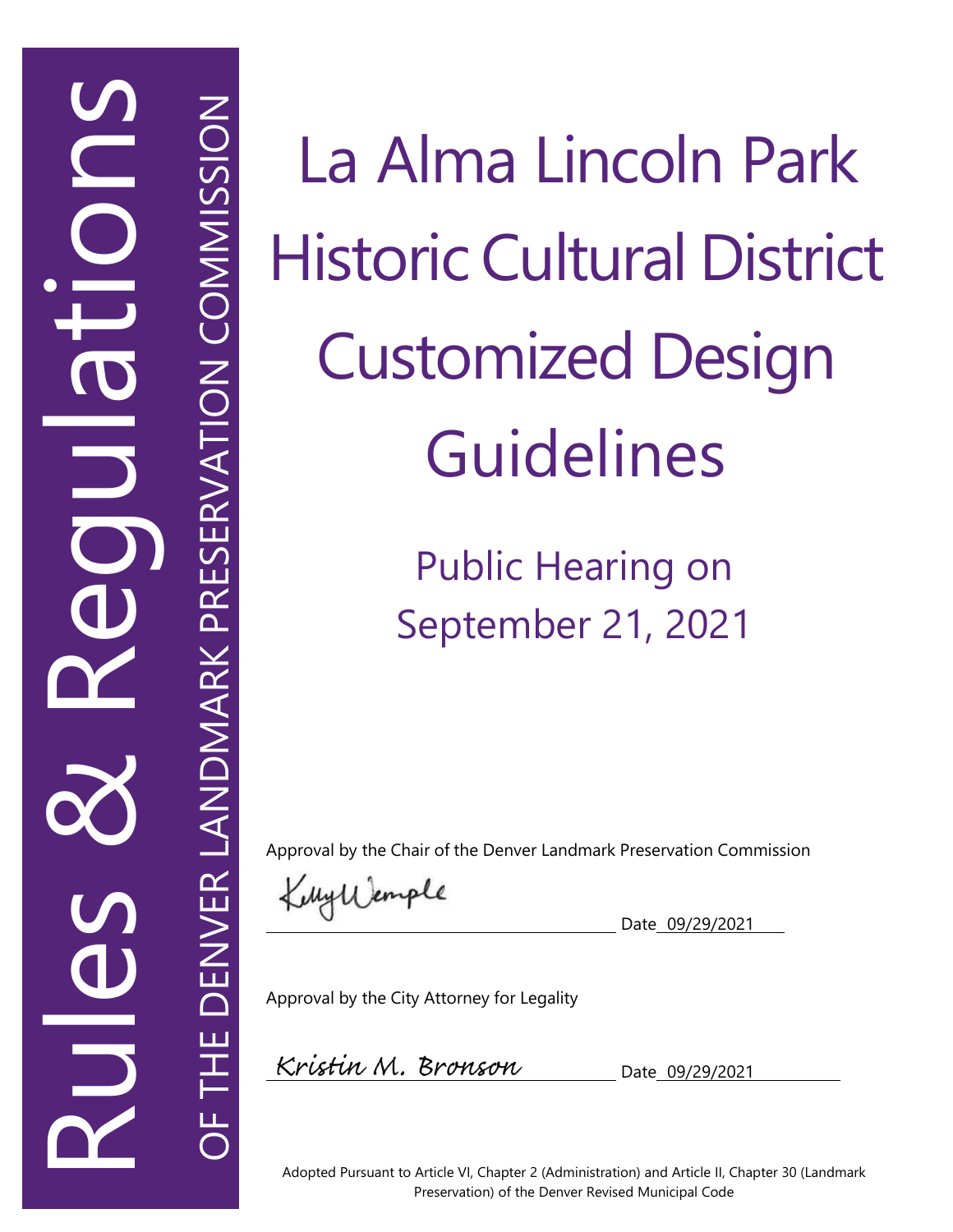## **La Alma Lincoln Park Customized Design Guidelines**

### **Intent:**

The La Alma Lincoln Park neighborhood was the heart of the Chicana/o movement and is a significant part of the Chicano/Latino story of Denver. The neighborhood was initially established near the railroad and Burnham Yards as a working-class immigrant community of the 1870s and 1880s. The architecture of the neighborhood reflects the early development of the area and illustrates the changes over time as it evolved into the center of the Denver Chicano Movement.

To better reflect the history, architecture, and culture of the district, Landmark staff worked with community members to customize design guidelines for this historic cultural district. The customized design guidelines address the early vernacular architectural styles and the evolution of the buildings over time. The Landmark Preservation Commission (LPC) changed or altered the phrasing of design guidelines to better fit the neighborhood and removed guidelines that were not consistent with the historic fabric of La Alma Lincoln Park.

Since the number of buildings being torn down in the neighborhood is relatively small, the streetscapes, the rhythm of buildings, and the size of structures has historically remained the same. However, over time there have been changes to some of the materials, cladding, porches, and fences in the neighborhood. As a result, the guidelines that address massing or form remain the same, but greater flexibility is provided in the areas of materials, cladding, porches, and fencing. For example, since stucco siding, vinyl windows, and chain link fences are prevalent in the proposed district, all of those materials are allowed with the customized design guidelines.

### **How to Use of Customized Design Guidelines:**

The *Design Guidelines for Denver Landmark Structures and Districts* are used to review all projects in historic districts. For projects in La Alma Lincoln Park, the citywide *Design Guidelines for Denver Landmark Structures and Districts* would apply. However, two chapters and one additional guideline would be replaced with customized design guidelines. These chapters, which address Preserving Historic Buildings (Chapter Two) and Site & Landscape Design (Chapter Five), are a separate section in the citywide design guidelines. These customized chapters provide property owners in the La Alma Lincoln Park neighborhood with greater flexibility in areas such as materials, site work, and fencing.

A list of distinctive features for most properties is included in the inventory forms within the designation application of the La Alma Lincoln Park Historic Cultural District. These distinctive features are characteristics that are important to keep and would be given special consideration in design review, while allowing for greater flexibility for other features. The distinctive features do not typically call out building, roof, or porch forms, which are integral to the character of the buildings. Examples of distinctive features are porches, Permastone cladding, transom windows, and decorative wood or brickwork. The list of these distinctive features provides property owners, Landmark staff, and the LPC a consistent basis for reviewing proposed changes to properties in the district.

For the purposes of design review in the La Alma Lincoln Park Historic Cultural District, the word "original" throughout all of the design guidelines, not just chapters two and five, shall mean "original or historic." Historic refers to the period of significance of the historic cultural district, which is 1873 – 1980.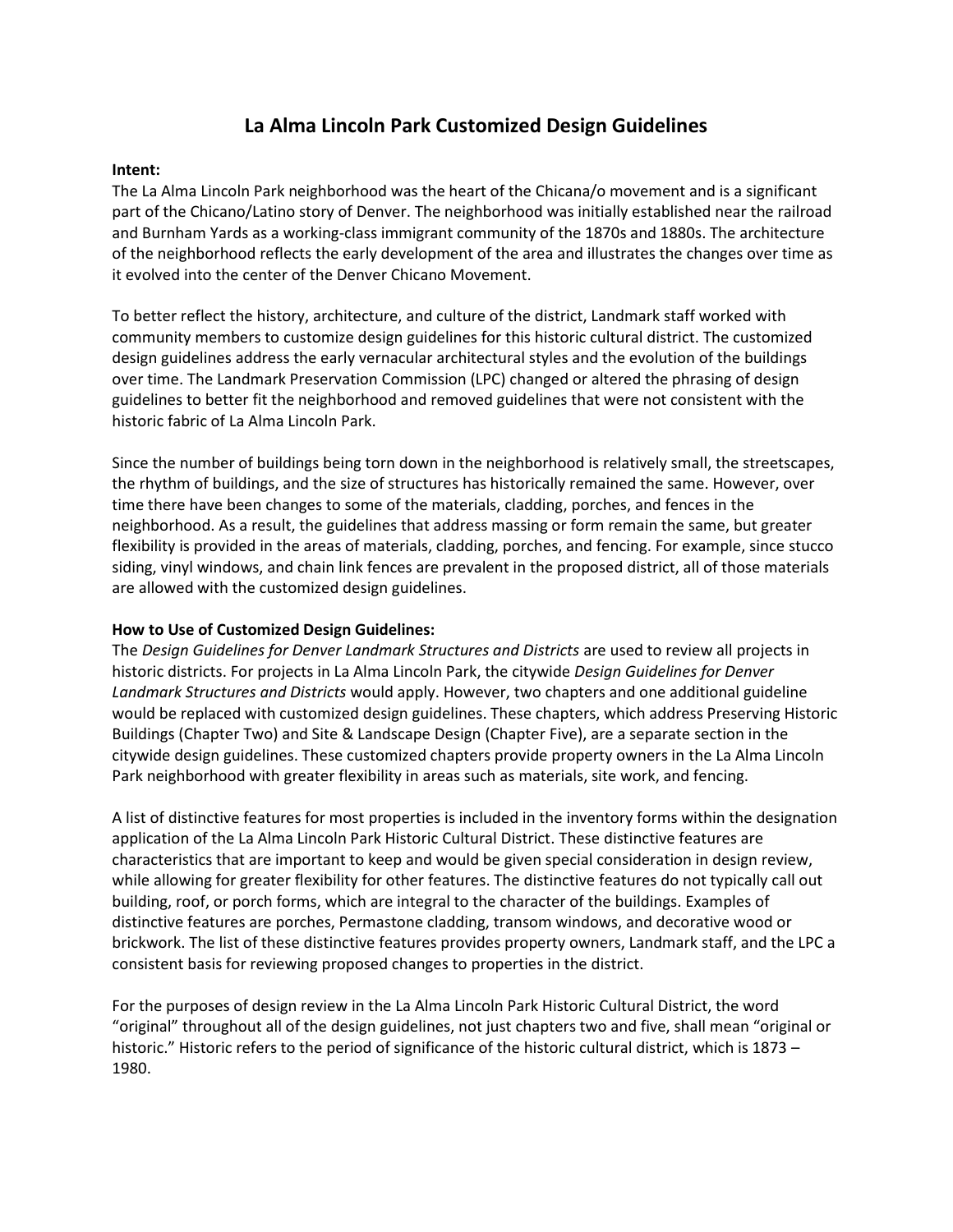Throughout the district, many of the windows have been altered or changed. However, there are a few character defining windows. The character defining windows are typically original leaded glass or multipane windows. The customized design guidelines call for their retention on readily visible facades, when possible.

### **La Alma Lincoln Park:**

As the park has long been central to the community, the continued use of the park is important to the vitality of the neighborhood. Within the park, a few features and structures have been noted as contributing to the historic cultural district – the amphitheater, the historic rock retaining wall, the La Alma Recreation Center, and the Neighborhood House. Alterations to contributing features will follow the customized design guidelines.

However, beyond these features, there should be great flexibility in design review to allow for the park to change and evolve in order to continue serving the community. While the Landmark Ordinance, Chapter 30 of the Denver Revised Municipal Code, will require all projects on the exterior of a building or site that requires a building or zoning permit to be reviewed, the intent of these customized design guidelines is to provide increased flexibility to make changes as necessary. Changes to the noncontributing features should be compatible with the nature of the park and its character defining features. Additionally, Landmark Preservation does not have purview over vegetation and will not review changes to the natural landscape. The murals on the exterior and interior of the La Alma Recreation Center are under the stewardship of Denver Parks and Recreation. These are highly significant to the community and the understanding of the Chicano culture, and as such, they are of particular interest to the community. While currently Landmark Preservation cannot require the preservation of the murals, we highly encourage their preservation.

## **Chapter 2: Guidelines for Preserving Historic Buildings**

2.1 Preserve original building materials.

- a. Protect original building materials from deterioration.
- b. Don't remove original materials in good condition or which can be repaired.

### 2.2 Use gentle methods when cleaning and refinishing historic materials.

- a. Use a low pressure water wash if cleaning is necessary.
- b. Perform a test patch before cleaning and refinishing to ensure that the
- procedure will not have an unanticipated negative effect on the material.
- c. Avoid using harsh cleaning methods, such as sandblasting, which can

damage historic materials and cause future deterioration.

2.3 Repair original building materials, when needed.

a. Repair deteriorated building materials by patching, piecing-in, consolidating, or otherwise reinforcing the material.

b. If disassembly of an original element is necessary for its repair or restoration, replace the disassembled components in their original configuration.

2.4 Replace original building materials in kind, if repair is not feasible.

a. Replace only those materials necessary to facilitate a necessary repair.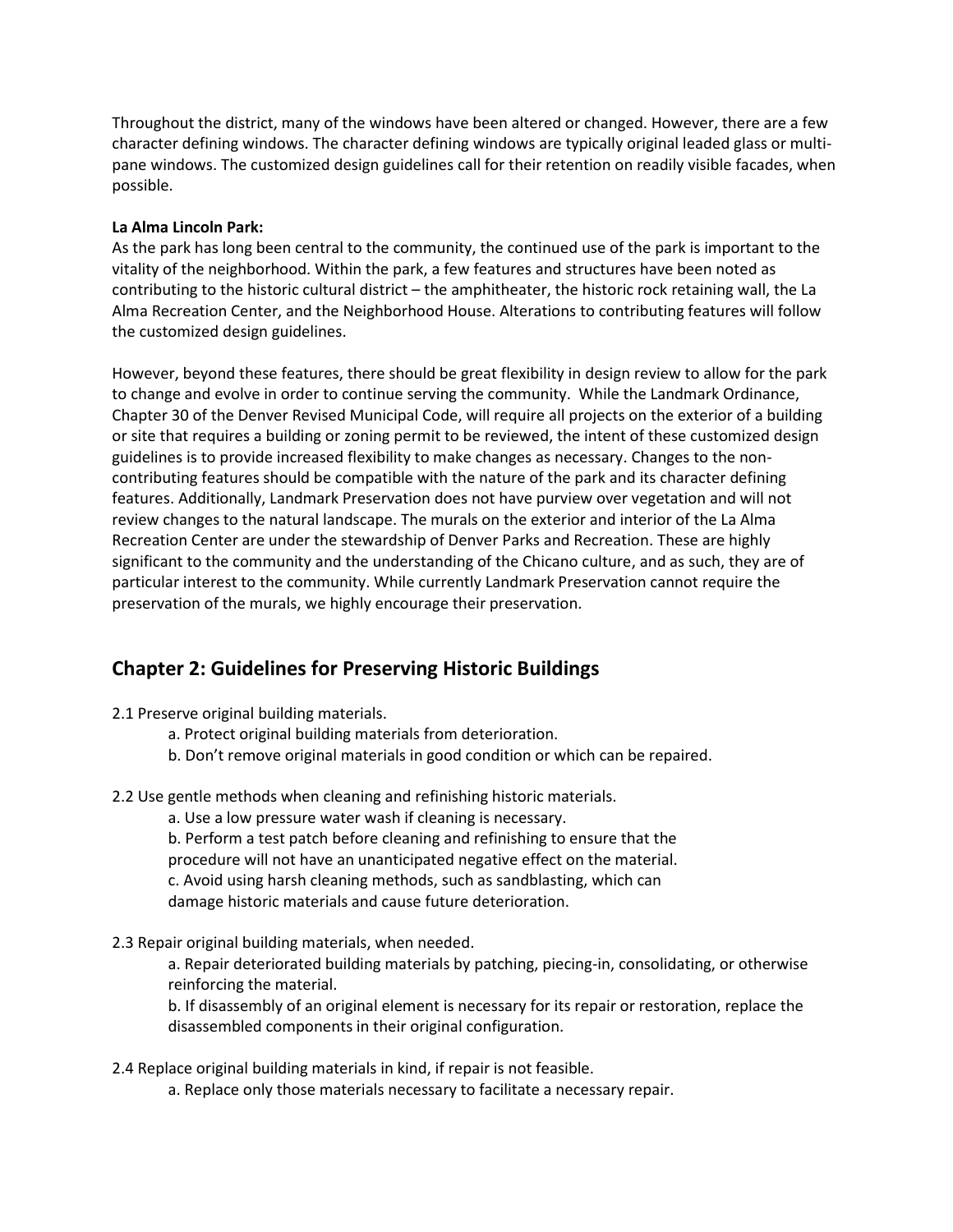b. Use original materials, historic sizes, and original installation method to replace damaged building materials on a primary façade whenever possible. c. Avoid covering historic brick or decorative wood features with new materials or using veneers.

2.5 Remove later covering materials that have not achieved historic significance.

a. Repair original materials after they are uncovered.

b. Test the removal of covering materials to assure that the original underlying material will not be damaged.

2.6 Maintain original protective layers on masonry.

a. Maintain the natural water-protective layer, or patina, to protect masonry from the elements.

b. Consider removing paint if the procedure will not damage the original finish.

c. Do not paint or stucco masonry walls that were not coated historically (this can seal in moisture, which may cause extensive damage over time).

2.7 Re-point deteriorated masonry mortar joints.

a. Duplicate original mortar in strength, composition, color and texture.

b. Duplicate the mortar joints in width and profile.

c. Avoid using caulk, silicone sealant, or mortar with a high Portland cement content, which will be substantially harder than the original.

2.8 Protect wood features from deterioration.

a. Maintain paint on wood surfaces. Original wood features have a long lifespan when properly maintained.

b. Provide proper drainage and ventilation to minimize decay.

c. Maintain protective coatings to retard deterioration and ultraviolet damage.

d. Use wood consolidants to preserve as many original materials as possible.

e. Repair wood siding and features, replacing elements beyond repair in-kind.

f. Avoid covering wood with stucco or similar finishes.

2.9 Preserve and repair significant architectural metal features.

a. Preserve historic cast iron, steel, copper and other original materials used in columns, roofs, fences and decorative features.

b. Provide proper drainage on metal surfaces to minimize water retention.

c. Maintain protective coatings, such as paint, on exposed metals.

d. Repair metal features by patching, splicing or otherwise reinforcing the original metal whenever possible.

2.10 Preserve significant stylistic and architectural features.

a. Retain and treat exterior stylistic features and examples of skilled craftwork with sensitivity.

b. Employ preventive maintenance measures such as rust removal, caulking, and repainting.

c. Do not add architectural details that were not part of the original structure. For example, decorative millwork should not be added to a structure if it was not an original feature as doing so would convey a false history.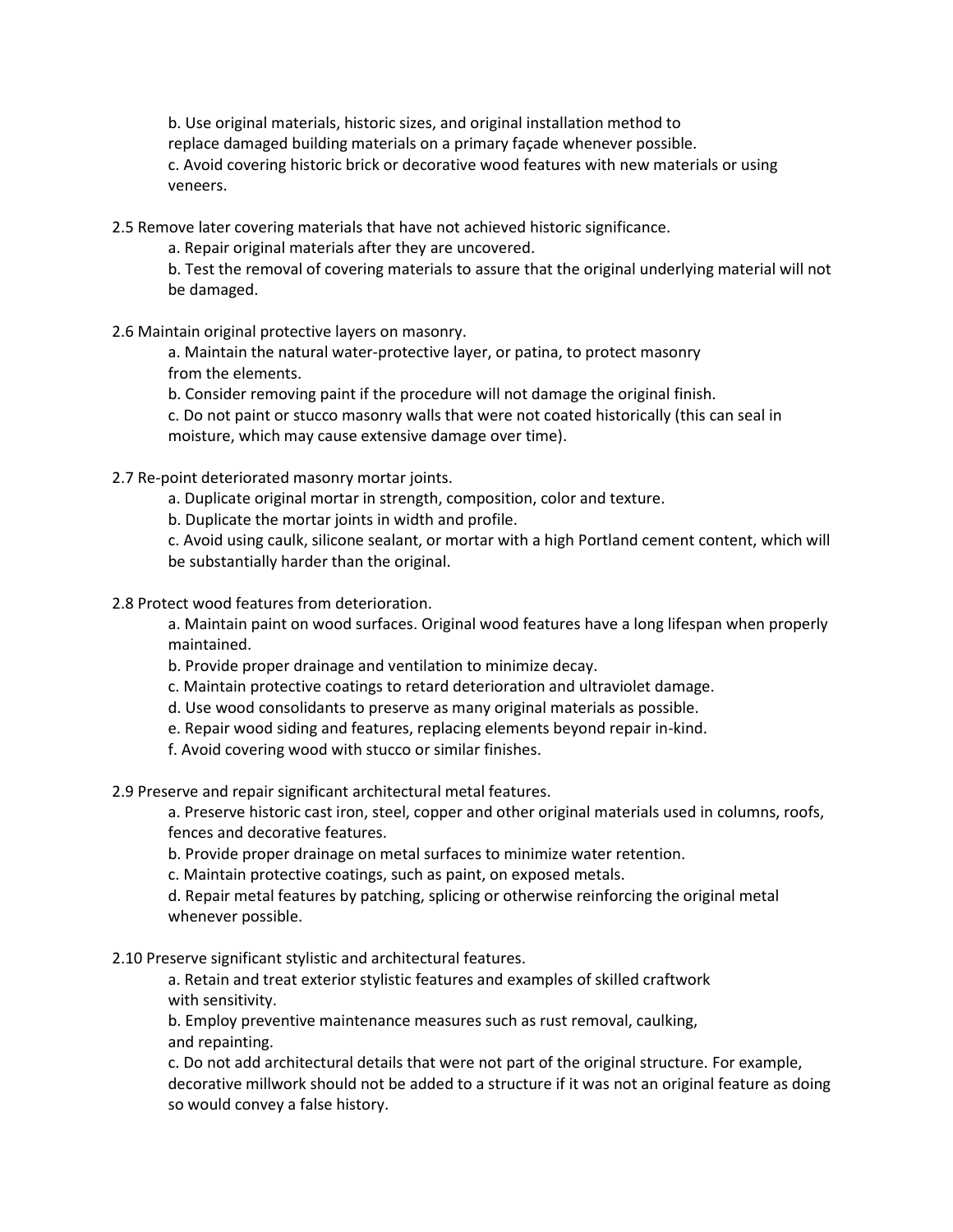- d. Do not remove/add features that would change the architectural style of the building.
- 2.11 Carefully clean historic architectural features to maintain the original finish.

a. Use the gentlest cleaning method possible that will achieve the desired results.

b. Employ treatments such as rust removal, caulking, limited paint removal and reapplication of paint or stain where appropriate.

2.12 Replace architectural features that cannot be repaired.

a. Replace only those portions that are beyond repair.

b. Use a design that is substantiated by physical or pictorial evidence to avoid creating a misrepresentation of the structure's history. The replacement must match the original in material, composition, design, color, texture and other visual qualities.

c. Use the same kind of material as the original detail when feasible.

d. An alternative material may be acceptable if the size, shape, texture and finish conveys the visual appearance of the original.

2.13 Develop a new design that is a simplified interpretation of a similar feature when the original is missing and cannot be documented.

a. The new element should relate to comparable features in general size, shape, scale and finish.

b. Use materials similar to those employed historically, where feasible

2.14 Maintain the pattern and proportion of historic window and door openings.

a. Preserve the position, number and arrangement of historic windows and doors on readily visible façades.

b. Maintain the original size and shape of window and door openings on primary façades.

c. Avoid enclosing a historic window or door opening or adding a new opening.

d. Do not reduce an original opening to accommodate a smaller window or door, or increase it to accommodate a larger one.

2.15 Preserve original or historic doors when they are character-defining features of the building.

a. The character-defining features of historic doors should be repaired and preserved whenever possible.

b. Restore altered doors on readily visible facades, if feasible.

2.16 Preserve character defining windows that are readily visible.

a. Use special care to preserve and protect stained and leaded glass.

b. Preserve character defining window features including the frame, sash, muntins, mullions, glazing, sills, heads, jambs, moldings, operation and groupings of windows.

c. Repair character defining windows by re-glazing and patching and splicing elements such as muntins, the frame, sill and casing.

2.17 Enhance the energy efficiency of an original historic window rather than replacing the window.

a. Install or replace compatible storm windows on the inside or outside of windows.

b. Match the sash of the original window, if storm windows are installed on the outside.

c. Maintain original windows in operable condition to enhance energy efficiency.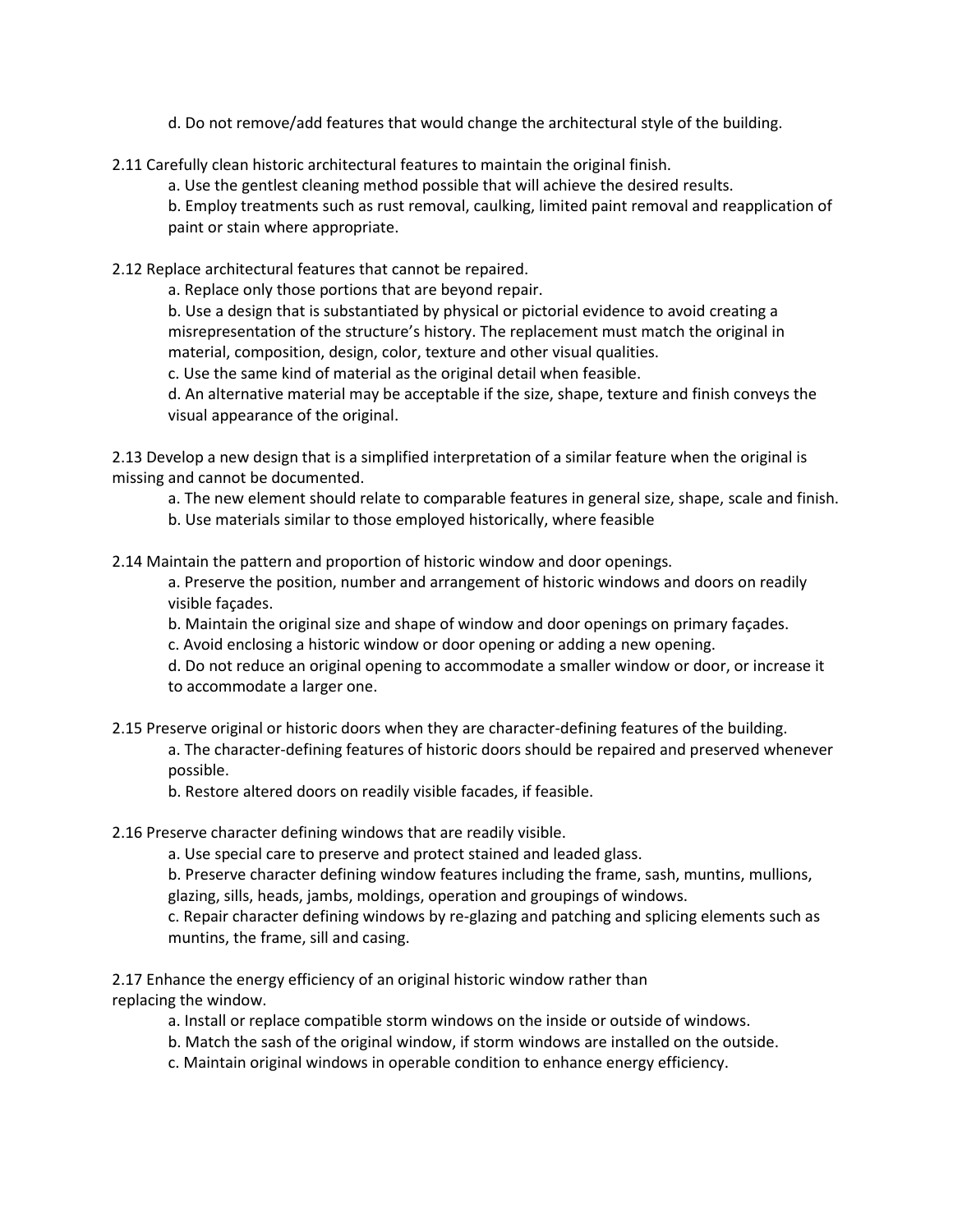d. If using metal storm windows, match the proportions and profile of the original windows and ensure that frames are anodized or painted so raw metal or highly reflective aluminum is not visible.

e. Use cost-effective weather-stripping and insulation to improve energy efficiency in a historically sensitive manner.

f. Retain early glass, taking special care in putty replacement.

g. Use clear UV films, awnings, and insulated blinds.

2.18 Locate and design a new egress window to be as inconspicuous as possible.

a. Place an egress window on a less visible façade that does not face the street, if possible. See "Egress windows" on page 31 for more information.

b. Align a new basement egress window or expansion of an existing window with other windows and features on the façade.

c. Match a new basement egress window to a historic basement window type or use a simple single-light casement window.

d. Egress windows on a primary façade should be no larger than the minimum requirements, and the wells should not be more than 6" above grade.

2.19 When replacement of an original or historic window is necessary, match the replacement design to the original or historic window, or to the design of historic windows commonly found in the historic district.

a. Match the original window size.

b. When possible, on the front façade, match the original or historic window configuration and operation.

c. Set windows into the same depth as the windows being replaced

d. Use clear, or nearly clear low-e glass.

e. Use a window profile that is similar in style and size, or is a close approximation to the historic or original window or historic windows commonly found in the historic district.

f. Do not use perimeter infill framing to create smaller windows.

2.20 Replace a non-original or non-historic window that is out of character, whenever possible.

a. Use a design that is similar to other original windows in similar locations.

b. If all windows have been replaced, use photographs or evidence from other similar properties to re-create the original appearance.

c. When replacing a non-original or non-historic window, use historic materials. If all historic windows have been removed, an alternate material that closely matches the original or historic in appearance may be acceptable.

d. For windows on the front façade, maintain the historic double or single-hung operation. A slider window operation would not be appropriate.

e. Internal muntins are not part of the historic character of the district and are not appropriate.

2.21 Preserve original or historic door fenestration patterns on readily visible facades.

a. Do not alter the original or historic size and shape of door opening.

b. Do not change the historic position of doors on primary façades.

c. Do not add a new door opening on a primary façade.

d. Do not enclose transoms or sidelights.

e. Use a door design that is similar in style, or is a close approximation to the historic or original door.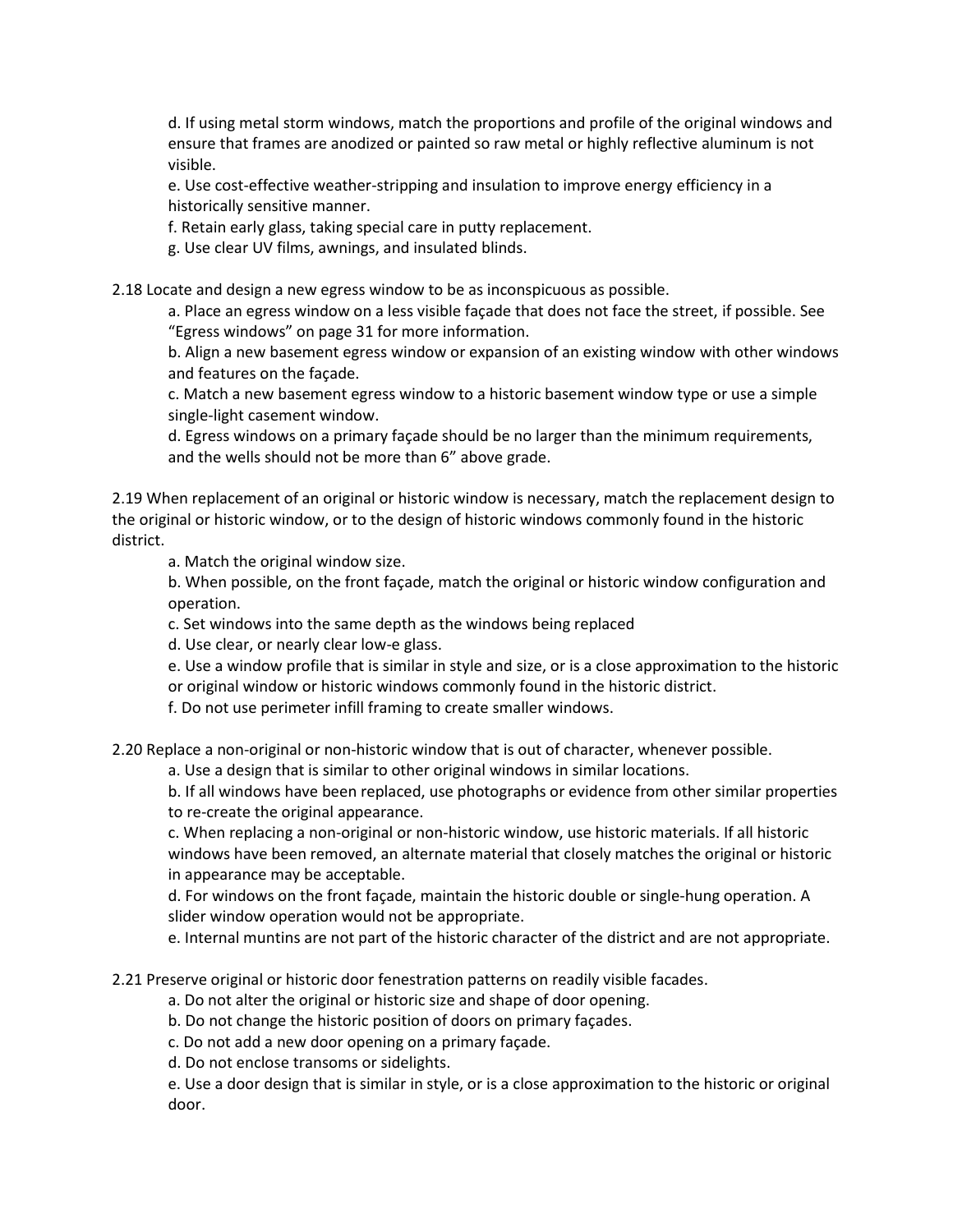2.22 Enhance the energy efficiency of original doors.

- a. Weather-strip original framework on doors.
- b. Retain early glass, taking special care in putty replacement.

### 2.23 Omitted

2.24 Preserve the form, materials and features of an original historic roof.

a. Maintain the perceived line and orientation of the roof as seen from the street.

b. Maintain roof overhangs because they contribute to the perception of the building's historic scale.

c. Preserve functional and decorative roof features, including original dormers, parapets, chimneys, towers, turrets, finials and crests, especially when they are character-defining features of the structure.

d. Avoid altering the angle of a historic roof.

e. Avoid removing or covering original roof materials and features that are in good condition, or that can be repaired.

f. Do not cut back exposed roof rafters and soffits.

2.25 Repair original roof materials and features, and replace only when necessary.

a. Check roof flashing for open seams and look for breaks or holes in the roof surface.

b. Retain and repair roof detailing, including gutters and downspouts.

c. If replacement is necessary, use original materials whenever possible. The use of original materials is particularly critical for landmark structures, or structures where the original material is important to the landmark or district designation.

d. If matching materials are not available or feasible, choose alternative materials, with a matching or closely matching appearance. For wood shingle roofs, a low profile asphalt in a brown color is typically appropriate.

e. Do not allow a roof to fall into disrepair, threatening the historic building.

2.26 Minimize the visual impacts of skylights, dormers and other rooftop alterations.

a. Locate a new dormer or skylight below the ridgeline of the roof.

b. Locate a new dormer or skylight on a rear (preferred) or side-facing roof slope, when possible. c. Set back a side-facing gable from the front façade to minimize its visibility from the street and sidewalk.

d. Set dormers back behind the roof eave and the building wall plane below to ensure that the building's original roof lines and building form are predominant. A setback of at least one foot from the adjacent wall plane is strongly recommended.

e. Design a dormer to be subordinate to the overall roof mass and in scale with those on similar historic structures.

f. Install a new skylight to have a low profile.

g. Do not remove or alter sizes of historic dormers on street-facing elevations.

h. Do not add a shed dormer in a visible location if shed dormers are not seen in the surrounding historic context.

i. Do not install a bubble skylight, or other form that is not flat.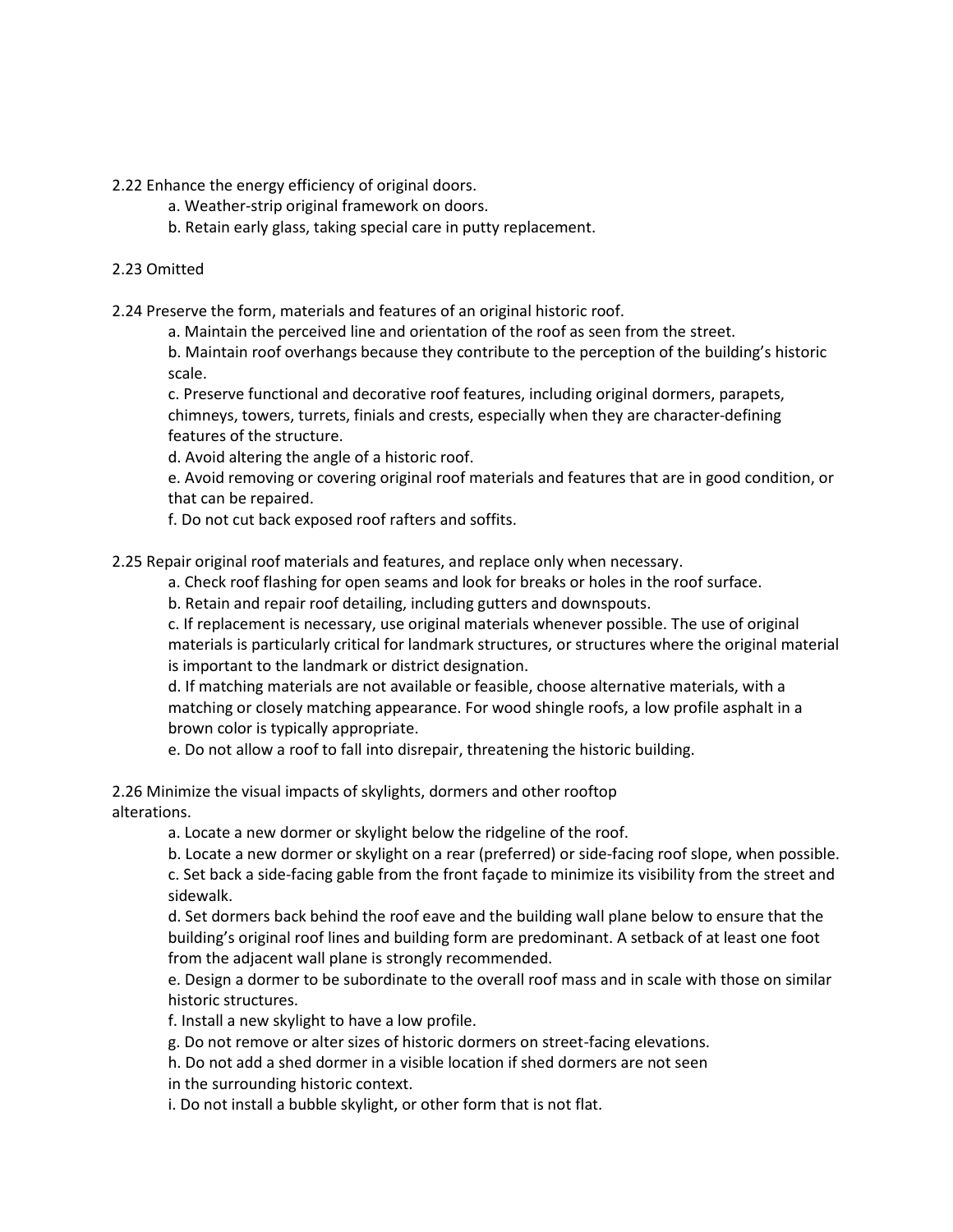j. Do not install a dormer or skylight on a front-facing roof plane.

k. Do not visually overwhelm the original roof, particularly street-facing elevations, with dormers, skylights and other features.

2.27 Maintain and repair an original foundation.

a. Re-point original masonry foundations to retain the original design. Note, an analysis of appropriate mortar type is necessary since incompatible mortar can damage masonry structures.

b. Keep stone foundations in good repair.

c. Patch a deteriorated foundation using a restoration patching material that closely matches the appearance and texture of the original material.

d. Avoid applying a coating or stucco over an existing foundation to create a uniform appearance, or to hide the original material due to its deteriorated condition.

e. Do not cover an original foundation with newer siding material.

f. Do not allow an original foundation to fall into disrepair.

g. Do not install windows and window wells on the street-facing façades of an original foundation. (New windows and window wells may sometimes be appropriate on non-primary façades.)

2.28 Only replace foundation materials that are beyond repair.

a. If the foundation material cannot be repaired or patched, only replace the minimum amount of material needed to make the repair.

b. When replacing foundation materials, use original materials and details whenever possible.

c. If original materials are not available for the foundation replacement, choose new materials that convey the scale, texture and appearance of the original.

d. Do not increase the height of the structure when replacing a foundation wall as it will alter the proportions of the structure.

2.29 Preserve a historic addition that has achieved significance in its own right.

a. Respect character-defining building components of a historically-significant addition or accessory structure added during the period of significance.

b. Avoid the demolition of a historically-significant addition or secondary structure added during the period of significance. For example, an 1890 kitchen wing added to an 1882 house would be important both for its age and its link with the house's long history. Such an addition is usually similar in character to the original structure in terms of materials, finishes and design.

2.30 Remove a non-historic addition, if possible (enclosed front porches, covered storefronts, etc.)

a. Ensure that the historic fabric of the primary structure is not damaged when removing a nonhistoric addition.

b. When restoring an enclosed front porch, retain original porch fabric such as columns, porch floor and steps, when feasible.

2.31 Maintain and enhance the energy-saving features of the original structure.

a. Retain original operable windows, shutters, awnings, canopies, transoms and porches. Such features allow for natural climate control.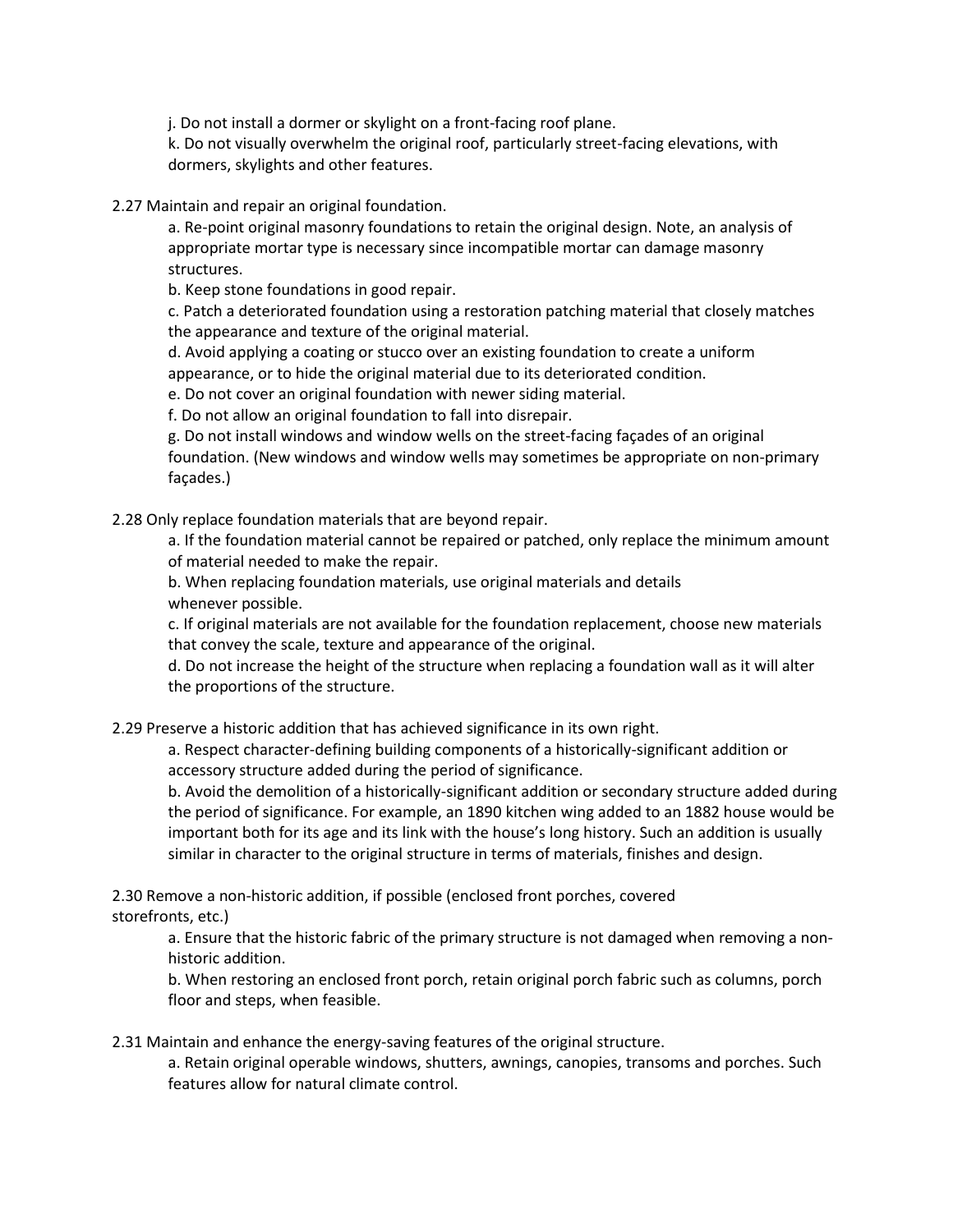b. Install weatherization strategies in a way that avoids altering or damaging significant materials and their finishes.

c. Use materials which are environmentally friendly and that will not interact negatively with historic building materials when installing weatherization.

2.32 Install compatible energy-efficiency improvements that enhance the energy saving features of the original structure.

a. Consider a professional energy audit to identify energy efficiency improvements that will not compromise the historic character of the structure.

b. Install operable systems such as storm windows and doors, insulated coverings, curtains and awnings to enhance performance of original windows and doors, whenever possible.

c. When adding storm windows, match the proportions, profile and configuration (muntin

pattern) of the original windows, and avoid an anodized or mill finish aluminum storm window, particularly on the exterior.

d. Install draft stoppers in a chimney, if possible. Open chimney dampeners can increase energy costs by up to 30%.

2.33 When installing solar collectors, minimize potential adverse effects on the character of a historic property.

> a. Place collectors in an unobtrusive location on the property, if possible. Such locations may include an addition, garage or secondary structure.

b. Place collectors to avoid obscuring significant features or adversely affecting the perception of the overall character of the property.

c. Mount collectors below the ridge line on a sloping roof.

d. Mount collectors flush, with a minimum rise above the roof plane. This will not cause a significant decrease in the device's solar gain capabilities.

e. On a side-facing roof plane of a primary structure, minimize visual impacts by locating solar collectors on the rear 2/3 of the roof length.

f. Size solar collectors to be subordinate to the historic structure.

g. Ensure that exposed hardware, frames and piping have a matte finish, and are consistent with the color scheme of the primary structure.

h. Use the least invasive method feasible to attach solar collectors to a historic roof.

i. Install solar collectors so they may be readily removed and the original character easily restored.

j. Minimize adverse impacts on a historic roof structure when installing solar collectors or similar technologies.

### 2.34 Preserve a character-defining porch or stoop.

- a. Maintain the historic location and form of a porch or stoop.
- b. Maintain and repair historic porch and stoop components, finishes and details.
- c. Retain the historic location, orientation and size of front porch steps.
- d. Avoid enclosing a historic porch, particularly on a front façade.
- e. Do not remove an original porch or stoop.

### 2.35 If necessary, repair or replace damaged porch elements.

a. Replace missing or deteriorated components and decorative features to match existing components and features.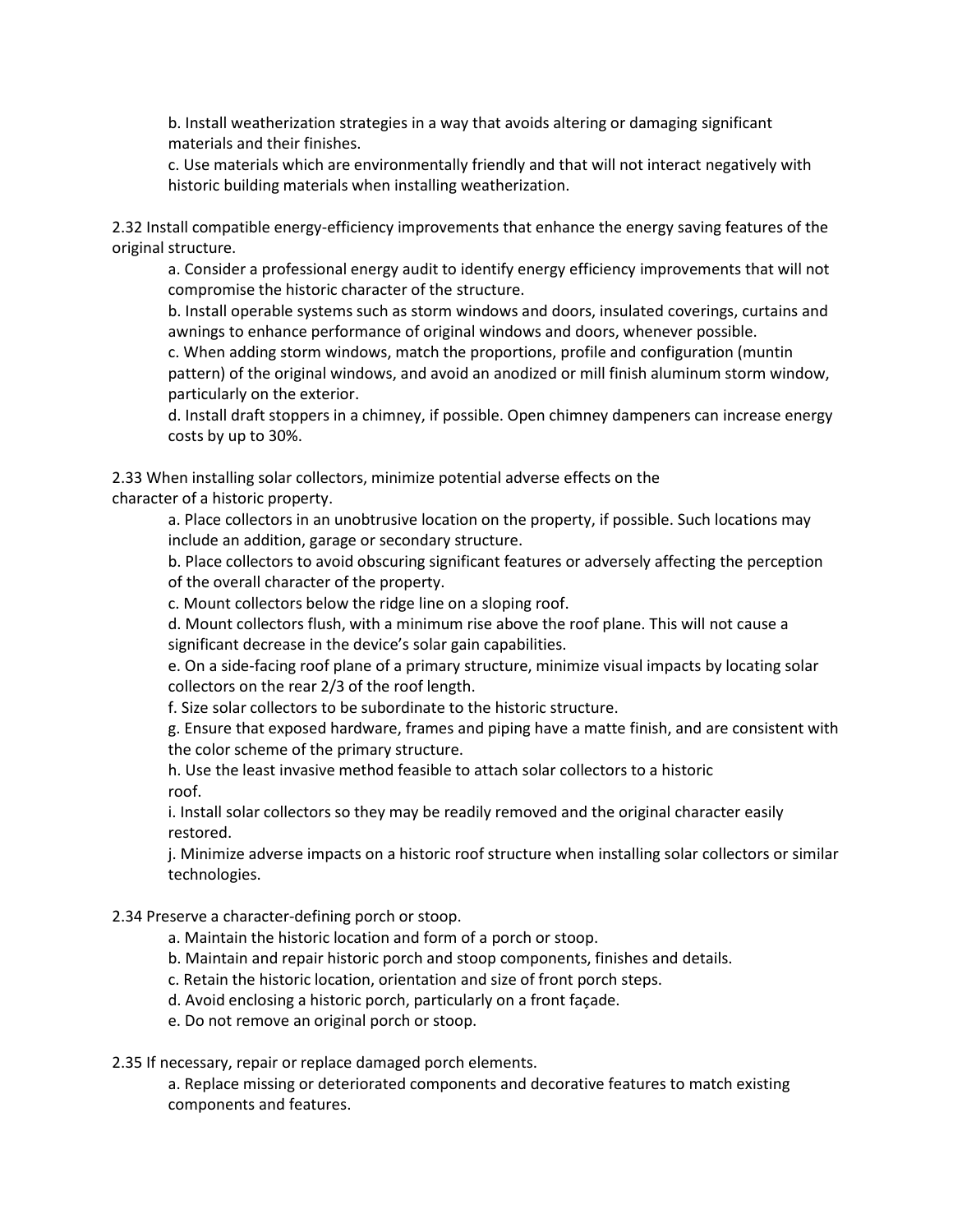b. Use historical documentation to guide the design of a replacement component or decorative feature, or design simplified versions of similar components seen on nearby historic properties, if no documentation is available (See "A New or Replacement Porch" on page 44 for more information).

c. Maintain the overall composition when replacing components and decorative features (i.e., when replacing balusters, match the original proportions and spacing).

d. Composite or alternative materials would be appropriate if they match the historic or original appearance.

2.36 Use historic evidence to inform replacement of a missing front porch or stoop.

a. Add a new front porch or stoop to a historic residential structure only when there is evidence that one was historically present, or an original porch or stoop is present on a very similar adjacent structure (sometimes called a "sister house").

b. Reconstruct a porch or stoop based on historic documentation of its location, appearance and materials. If good documentation does not exist, a replacement design may be based on contextual analysis.

c. If there is evidence that a porch or stoop once existed, but no historical documentation is available, design a new porch or stoop as a simplified version of a comparable feature on a similar structure in the historic district. A more decorative porch or design may be appropriate if decorative porches appear on comparable structures in the

surrounding historic context (will be considered on a case-by-case basis).

d. Design a replacement porch or stoop to be appropriate to the architectural style and relate to the overall scale of the primary structure.

e. When there is no evidence that a front porch or stoop existed, consider adding a sensitive and appropriately scaled patio as an outdoor seating area.

2.37 Ensure that decks are compatible with the surrounding historic context.

a. Locate decks to minimize visual impacts on the street when they are not a part of the historic context.

b. Do not incorporate a roof deck on a historic residential structure.

### 2.38 Omitted

2.39 Preserve other original secondary structures features such as a porte cochere.

a. Respect character-defining building components of a porte cochere.

b. Avoid the demolition of a historic porte cochere structure.

2.40 Preserve the character-defining elements of a historic storefront.

a. Maintain the interest of pedestrians through an active street level storefront.

b. Preserve the storefront glass if it is intact.

c. Repair storefront elements by patching, splicing, consolidating or otherwise reinforcing the historic materials.

d. Avoid altering the size and shape of a storefront opening.

e. Do not use reflective, opaque or tinted glass except in the transom, if necessary.

f. Do not remove or enclose a transom.

g. Do not insert a garage door into a historic storefront.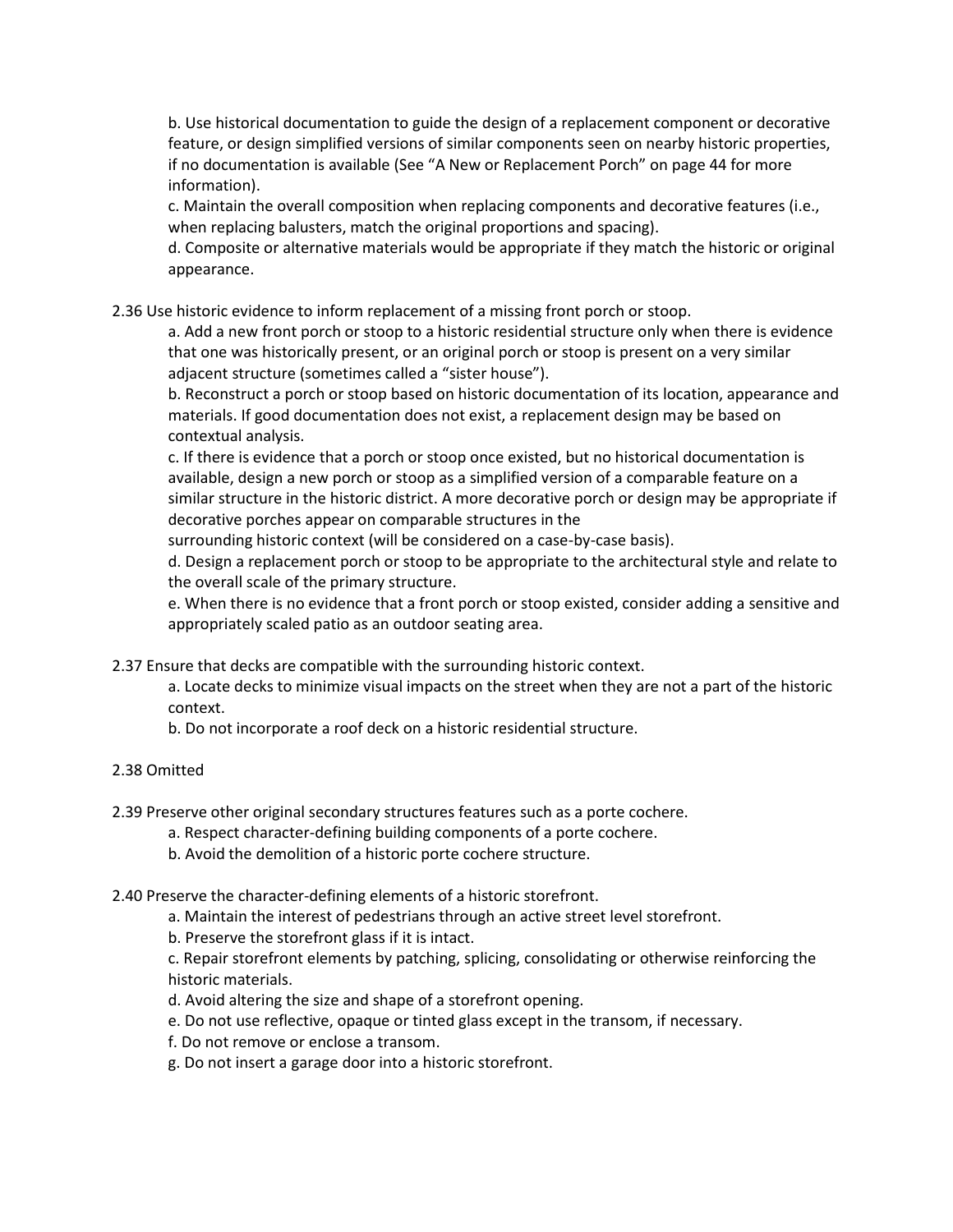2.41 Restore an altered storefront to its original design.

a. Restore and reconstruct missing features based on historical documentation and physical evidence.

b. Reconstruct a missing lintel or cornice to help define the storefront.

c. Replace missing pilaster elements.

d. Reopen an enclosed or covered transom.

e. If the original transom glass is missing, use new glass, or a sign panel/decorative band if the transom must be blocked out.

f. Use wood and glass, or metal and glass doors, as appropriate to the building.

g. Do not install solid non-commercial doors.

h. Do not install mill-finish metal doors or decorative historic-looking doors not original to the building.

2.42 Preserve the character-defining elements of a historic warehouse building. These can include:

a. Man-door: A small door for use by people entering the building. These can be similar in character to a storefront on a retail building. They often include a transom.

b. Ground floor windows: Windows located at the street level. These often are larger and display a similar pattern to the upper story windows. Guidelines related to new windows are provided on page 52.

c. Upper-story windows: Windows located above the street level. These usually have a vertical orientation.

d. Cornice molding: A decorative band at the top of the building.

e. Loading dock: A raised landing for handling goods; some project from the façade while others are inset behind the building plane.

f. Loading bay doorway: A large opening at the landing dock. Typically these are rectangular, although sometimes arched. Rolling overhead or horizontal sliding doors were used in these openings. Singular and multiple openings were found on façades.

g. Canopy: A metal structure usually sheltering the loading dock. Some were horizontal and others were sloped. They were supported on metal and heavy timber supports that were wall mounted.

2.43 Preserve a historic warehouse façade when considering alterations and new openings.

a. Install new openings for windows and doors only on a façade that is not visible from the street or sidewalk. See page 24 for more information.

b. Insert a garage door for sidewalk or patio access only where there is an existing industrial opening of sufficient size.

2.44 If locating a rooftop patio on a historic building, minimize visual impacts on the original building and historic streetscape.

a. Set the rooftop patio back at least ten feet from the street-facing façade of the historic building and from readily visible façades. Small exceptions to this setback may be appropriate if the patio is not readily visible from public vantage points due to a raised roof parapet or other similar reasons.

b. Use simple, open railings to minimize visibility of the rooftop patio from the street.

c. Integrate permanent shade devices into the design of rooftop patios and deck.

d. Do not use temporary materials such as plywood and drapery to provide shade for a rooftop deck or patio in lieu of more permanent and integrated shading designs.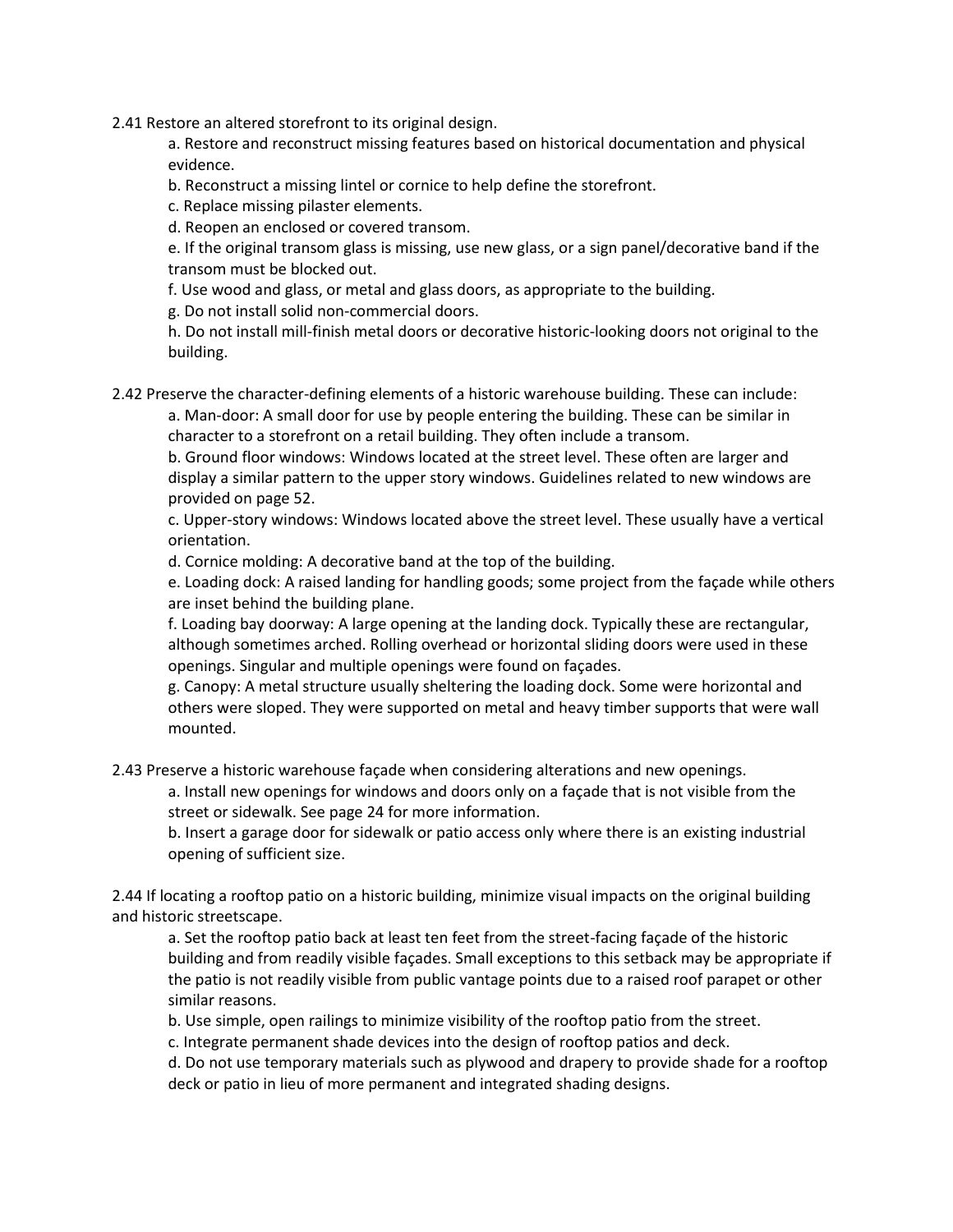e. Locate any necessary elevator or stairwell enclosures at the rear of the rooftop patio, away from the historic façade.

f. Do not affix umbrella holders or planters to rooftop patio railings.

2.45 Preserve historic loading docks.

a. Maintain the historic location and form of a loading dock, since this influences the perceived scale of the structure.

b. Maintain and repair loading dock components and details, such as a canopy or railing.

c. Avoid altering, enclosing or removing a historic loading dock.

2.46 Design a new loading dock to be as inconspicuous as possible.

a. Locate in a secondary location when feasible.

b. If it must be located on the primary façade, design a new loading dock to be subordinate in character.

c. Screen a new loading dock so that it is unobtrusive when viewed from sidewalks, streets and nearby buildings or houses.

d. Do not adversely affect the character of the historic commercial structure when adding a new loading dock.

2.47 Preserve the overall rhythm and arrangement of windows on a historic commercial building façade.

a. Maintain existing asymmetrical window arrangements on historic warehouse façades.

b. If necessary, replace windows with thermal pane glass, similar in appearance to the original, on a historic storefront.

c. If replacing windows, replicate the original materials, type, pattern, operability and appearance.

d. Avoid adding new windows on a façade that is visible from the street.

e. Restore altered, or closed-in windows whenever possible.

f. Do not alter the size and shape of an existing window opening.

2.48 Add new windows only if the they do not impact the historic character of the commercial façade.

a. Retain existing window openings and repair historic windows to the extent feasible.

b. Use an existing opening, such as an overhead door, for new windows.

c. Explore adding skylights as a window alternative if no existing openings are suitable for new windows.

d. Add new windows to a rear or alley facing façade if existing openings or skylights are not sufficient.

e. Maintain existing masonry columns when adding a new window in a compatible location.

f. Design a new window in a compatible location to reflect the floor levels and architectural bays that are present in the building.

g. Minimize the addition of new windows on a commercial building. This is especially important for a warehouse building.

h. Design a new window in a compatible location to be a simplified version of existing historic windows, matching historic window proportions.

2.49 Preserve original canopies and awnings, when possible.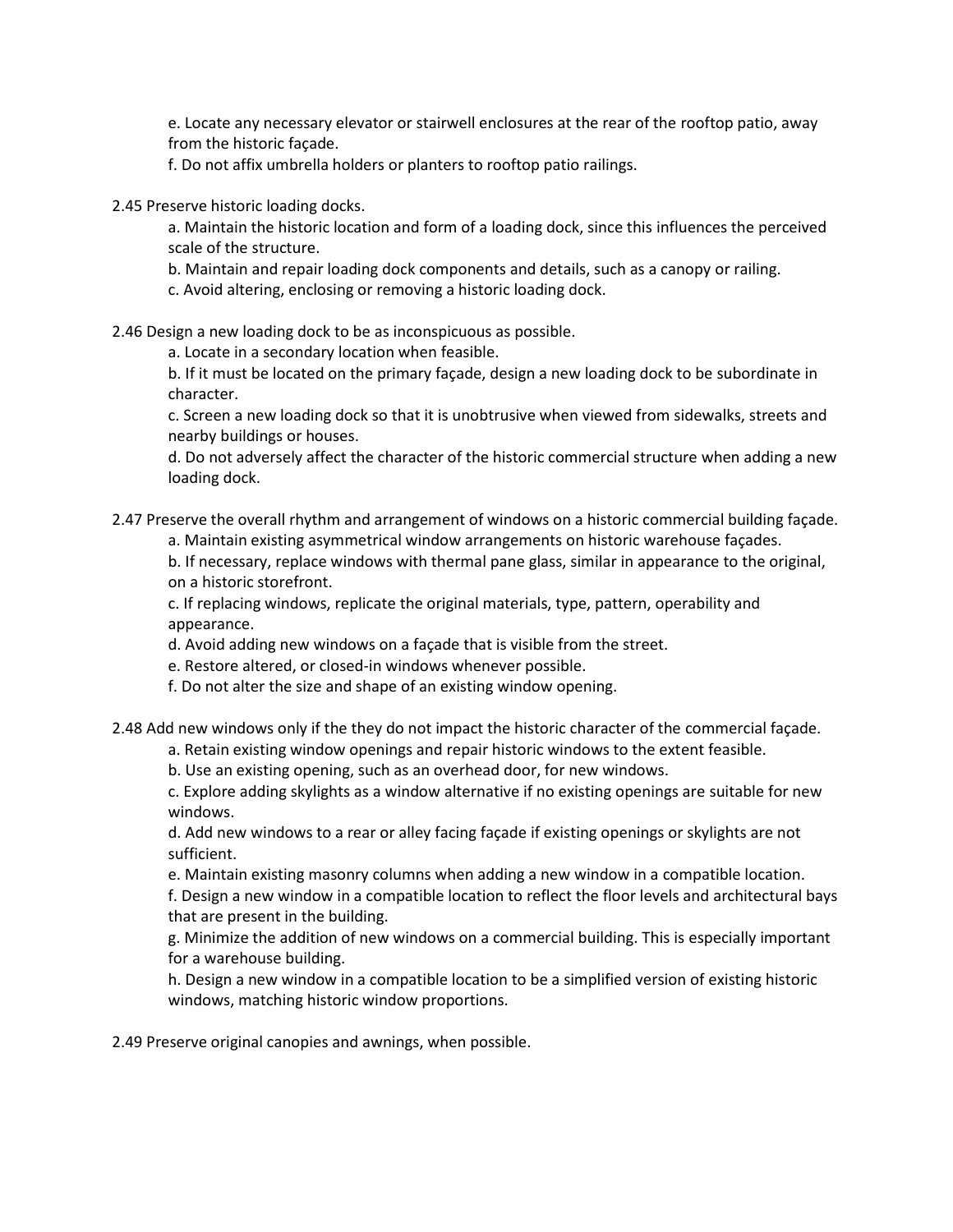2.50 Use historic evidence to inform replacement of a missing canopy.

a. Add a new permanent metal canopy to a commercial, mixed-use or civic building only when there is evidence that a canopy was historically present.

b. Reconstruct a canopy based on historic documentation of its location, appearance and materials. If good documentation does not exist, a replacement design may be based on contextual analysis.

c. If there is evidence that a canopy existed, but no historical documentation on design is available, design a new canopy as a simplified version of a comparable canopy on a similar structure in the surrounding historic context.

d. Position a replacement canopy to be consistent with historically-established canopy heights. When the original height is not known, use a height level with the second floor or that of other canopies on the block.

e. Design a replacement canopy to be appropriate to the architectural style and relate to the overall scale of the primary structure.

f. Do not add a permanent metal canopy where one did not exist historically.

g. Do not use architecturally-salvaged canopy poles unless adequate documentation and historical research support their use.

2.51 Ensure that new awning locations and designs are in character with the original building and surrounding historic context.

a. Design an awning to be a subordinate feature that accentuates the character defining features of the historic building.

b. Fit the awning within the opening of the building.

c. Consider using a traditional triangular-shaped awning to frame a storefront window or door.

d. Use a solid color or other scheme that is compatible with the overall façade.

e. Do not cover historic features, such as decorative banding or a transom with an awning.

f. Do not use arched, bubble-shaped or bull nose awnings.

g. Do not use plastic, plastic-like, or shiny awning materials

2.52 Preserve the character-defining elements of a civic or institutional building. These can include:

a. Site features such as landscaped front, side and rear setbacks and parking in rear or off-site

b. High quality materials such as brick and stone, clearly articulated stone base, and tile, slate or metal roofs

c. Four-sided architecture

d. Building features such as a:

» Grand entry with a broad stairway and additional side entrances

» Building division into base, middle and top

» Steeples, towers, domes, cupolas and other iconic rooftop features

» Sense of mass with a low window to wall ratio (less transparency at the ground level especially)

» Elaborate window openings

2.53 Retain civic and institutional building entry features in their original condition. These can include:

- a. Elaborate doors and doorways
- b. Porticos

c. Stairways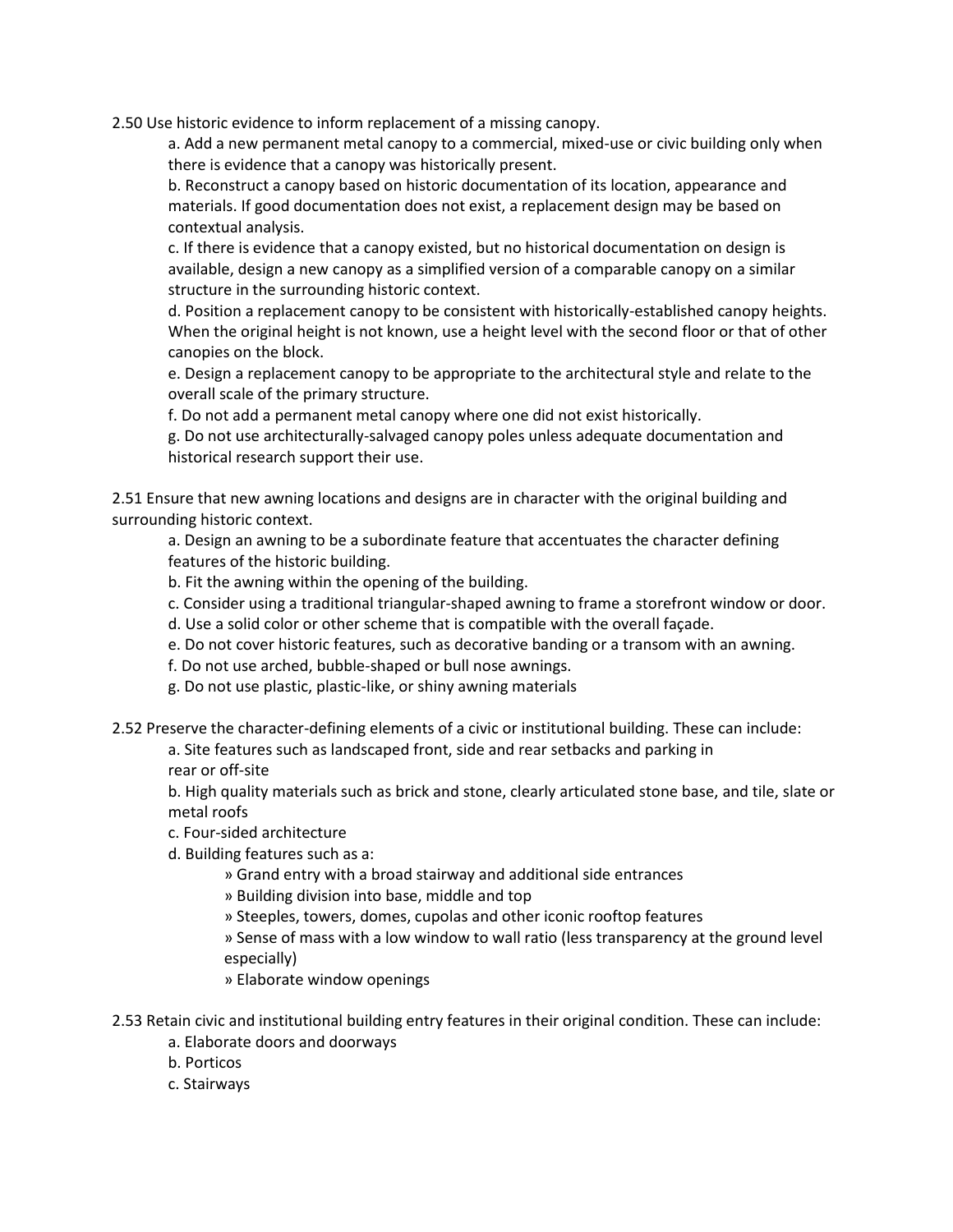2.54 If a building is unoccupied, secure it in a way that protects its historic character.

a. Maintain a weather-tight roof. Temporary roofing may be installed if needed.

b. Structurally stabilize the building, if needed.

c. Provide adequate ventilation to the interior of the building.

d. When closing off or boarding up a window or door opening, paint the boards and panels to match the building color.

e. When closing off a window or door opening, avoid mounting boards or panels on the exterior, especially if that may damage frames, sashes or other historic components.

f. Consider performing a Historic Building Assessment to document a building's condition and identify possible adaptive reuse scenarios. See "Stabilizing a Historic Building" at left for more information.

2.55 Do not demolish contributing buildings to a historic district or historic buildings with individual landmark designation.

a. Take all measures required to repair and retain a contributing or landmark historic structure to protect the community interests in its preservation.

b. Preserve the essential form and integrity of historic buildings and structures. c. Avoid demolitions that change the overall appearance, massing and volume of the historic building as perceived from public vantage points.

d. Avoid demolition actions that remove historic structural systems or which compromise the structural integrity of a historic building.

e. Do not demolish character-defining features of a historic property.

2.56 Minimize damage to historic structures when demolishing non-contributing additions or features.

a. Carefully remove non-historic additions or features (such as a non-original porch) to avoid damage to historic building walls and features.

b. Evaluate and repair historic building walls that are exposed when nonhistoric additions or features are removed.

c. Restore any damaged or missing historic building walls or features when historic exterior walls are re-exposed as a result of a demolition.

2.57 Plan projects to minimize demolition to a historic structure, including its historic additions and accessory structures.

2.58 Select uses that are compatible with the original historic character of the building.

a. When a significant change in use is necessary to keep a building in active service, select a use that requires the least alteration to significant elements.

b. Do not select a use that requires alteration of the structure's character defining features.

c. Do not select a use that adversely affects the integrity of the building.

2.59 Maintain a structure's character when converting to a new use.

a. Retain the key character-defining features of a residential structure, such as the front yard, front door, moldings, siding etc.

b. Retain the key character-defining features of commercial, mixed use and multifamily buildings, such as storefronts, entries, windows, loading docks, etc.

c. Retain the key character-defining features of civic and institutional buildings when converting to a new use, such as iconic rooftop features or grand entry features.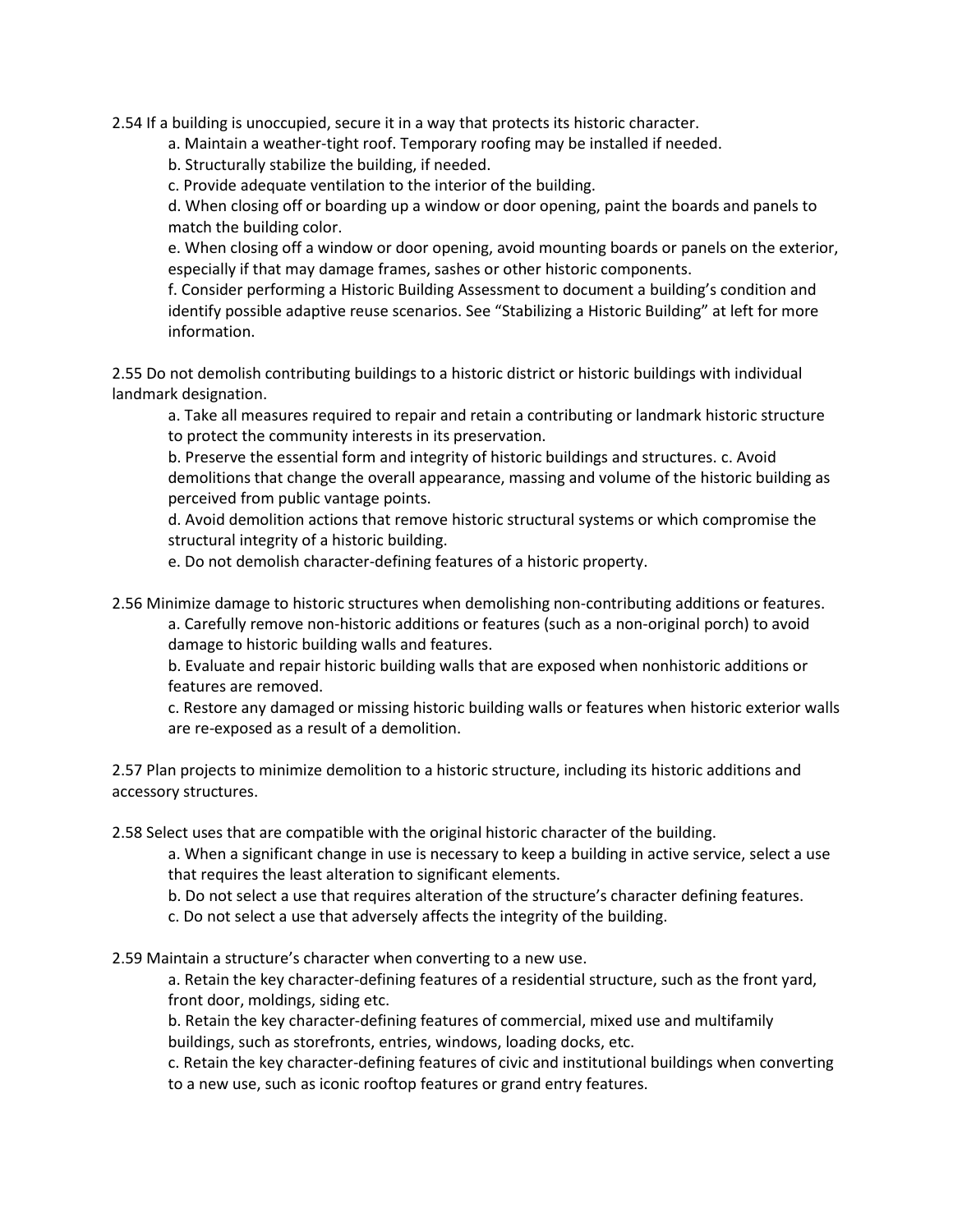2.60 Place mechanical, utility and communications equipment to minimize visual impacts on a historic building.

a. Install roof-mounted, and other mechanical/HVAC equipment, such as air conditioners and center towers to be inconspicuous when viewed from public streets and public vantage points. b. Locate ground-mounted units in an inconspicuous location and sensitively screen if visible from public vantage points.

c. Install automated teller machines (ATMs) on the inside of a building to avoid impacts to the historic façade.

d. Incorporate mechanical equipment with matte or non-reflective finishes that blend with building colors if the equipment will be visible from the street or sidewalk.

e. Group utility lines into one conduit, when feasible.

f. Install vertical runs of ducts, pipes and cables in closets, service rooms and wall cavities where they will not be visible on the exterior elevations.

g. Do not use exposed conduit for lighting on the exterior of a building.

2.61 Install communications, utility and mechanical equipment to minimize damage to historic building fabric.

a. Install mechanical equipment in areas and spaces that require the least amount of alteration to the historic materials and elevations of the building.

b. Avoid cutting holes in important architectural features, such as cornices, decorative ceilings and paneling.

c. Avoid cutting into a masonry wall to install conduit.

d. Do not install mechanical equipment on a primary façade

2.62 Do not damage the historic character of the original building when installing security devices.

a. Do not damage or obscure significant architectural features of the original historic building. b. The installation should be reversible. Once removed the original building should remain intact and the integrity of historic materials should not be compromised.

c. Do not run exposed conduit on the exterior of a building.

2.63 Minimize the visual impact of security devices on commercial buildings.

a. When locating a security camera, use a small size and an inconspicuous location, such as inside the building eaves or inside an awning.

b. When locating security devices on a retail frontage, install them inside the storefront, whenever possible.

c. Use operable and transparent security screens on ground floor storefronts, when necessary. d. Opaque, roll-down metal screens are discouraged, because these obscure products on display and thereby weaken the interest of the street to pedestrians when in a closed position.

e. Decorative security devices are appropriate when they complement the architectural style. f. Generally security devices are inappropriate above the second floor, unless unique security conditions are indicated.

2.64 Minimize the visual impact of security devices on residential buildings.

a. Security devices should be small and simple in design.

b. For residential buildings, locating security devices on the interior is preferred, but the exterior is an acceptable location if it is in keeping with the architectural style. If located on the exterior, ensure there is no exposed conduit on the building or site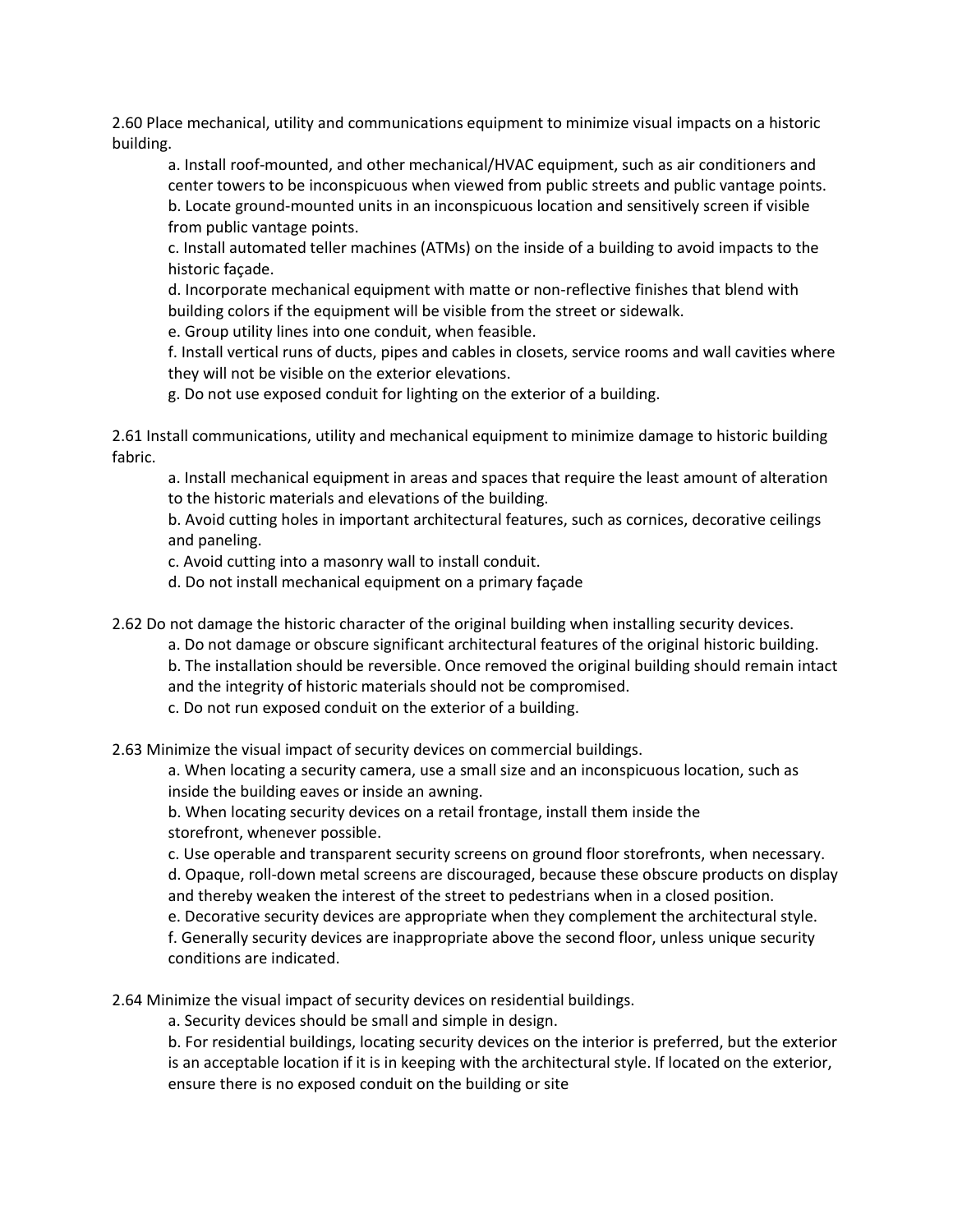2.65 When adding accessibility features, such as ramps, minimize impacts on historic buildings and the surrounding historic context.

a. Retain the key features of the historic structure in any design.

b. Ensure that accessibility improvements are reversible to accommodate future changes in technology or building use.

c. Add a ramp to the outside of a building or at an entry, wherever possible.

d. Do not alter a storefront design or location to accommodate a ramp on the inside.

2.66 When adding accessibility features to historic civic/institutional buildings, or other buildings that are located on a landscaped site, ensure compatibility with the historic site.

a. Integrate ramps with the building's architecture and landscape setting.

b. Consider providing access by gently re-sloping a large lawn and eliminating the need for railings, ensuring that the historic character of the building and site are not negatively impacted. c. Place ramps behind historic features such as low walls or railings, ensuring that they remain easy to find.

d. Use materials for ramps that are compatible with the original building materials and design. e. Avoid installing pre-manufactured steel ramps or wheelchair lifts on the primary façade(s) of a historic building.

# **Chapter 4: Guidelines for New Buildings and Non-contributing Buildings**

4.6 Use materials that appear similar in scale, color, texture and finish to those seen historically in the district.

a.Masonry materials such as brick, stone and stucco are appropriate in most districts.

b. Architectural metals and glass are also appropriate in many districts, especially commercial and industrial contexts.

c. New materials that convey characteristics similar to historic materials may be considered if they have a similar appearance, size and shape to traditional materials. Such materials may include smooth-finish (non-wood grain) fiber cement board and cast stone, when they are detailed to convey a sense of authenticity.

d. Use a simple combination of materials when this is a characteristic of the district.

e. Avoid using a wide range of different building materials when buildings in the surrounding historic context typically use a simple combination of materials.

# **Chapter 5: General Design Guidelines for Site & Landscape Design**

5.1 Where they are part of the historic context, preserve and repair historic site features, including street facing fences, masonry site walls and retaining walls, when feasible.

a. When possible, preserve original features, such as walkways, fences, site walls, historic stairways and ornamental site features that are character-defining features of the property or historic district.

b. When necessary replace deteriorated historic site features with features of similar material and design.

c. When possible, preserve an original or historic fence where it is a character defining-feature of the historic district.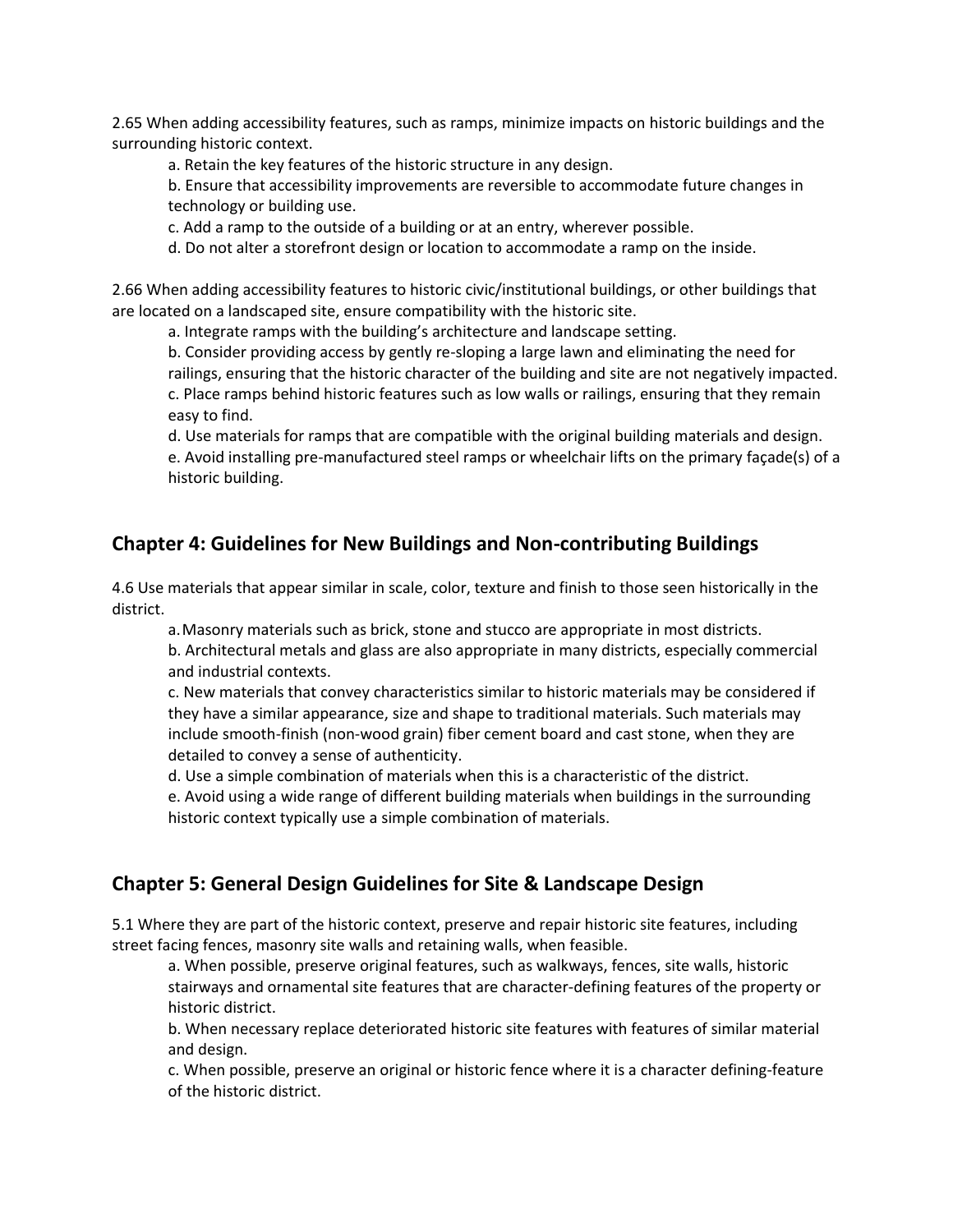d. When possible replace only those portions of an original fence, site wall or retaining wall that are deteriorated.

### 5.2 Omitted

5.3 Plan new site features to respect the character-defining features of the historic district.

a. When introducing a new site feature or modifying an existing feature, such as a stairway, fence or retaining wall, respect historical patterns in terms of placement, proportions and design compatibility with surrounding historic context.

b. When designing a new walkway, use colors, styles and finishes similar to those seen in nearby historic walkways.

c. Avoid introducing new readily visible site features, such as curb cuts, which were not historically present on the property, or prevalent in the historic district.

d. Use decorative modular pavers, a cellular paving system or recycled historic site materials (such as stone or brick) to minimize the visual impacts of a larger paved surface area.

e. Avoid introducing topographic features, such as berms, that were not historically present, especially if other front yard areas on the street do not include similar features.

- 5.4 Omitted
- 5.5 Omitted

### **GUIDELINES FOR FENCES & WALLS**

5.6 Omitted

### 5.7 Omitted

5.8 Design a new front yard fence to be consistent with those historically found in the district.

a. Design new fences and walls to appear similar to those used historically within the district in terms of their scale, transparency, character, and variety of styles and materials.

b. Use historic fence and wall materials present in the historic district, such as wire, cast metal, wood picket, or chain-link. Brick, stone, and stucco columns may be combined with open metal fencing. Do not use vinyl fence materials.

- c. Front yard fence styles and materials may be mixed on one lot or parcel or yard.
- d. The maximum height of new front yard fences should be 48" or less.
- e. A fence should be partially open. Do not install opaque fencing.

5.9 Add a rear yard fence consistent with historical patterns of the property and surrounding historic district.

a. Design new fences to be similar in height, style, and design to other fences in the historic district.

b. Situate a rear or side yard fence return at least one foot behind the front corner of a historic house façade.

c. Use a rear and side yard fence type and materials traditionally found in the historic district, (such as a wood privacy fence or chain link fence. Only use stone, brick, or a stuccoed wall if it is consistent historic district.)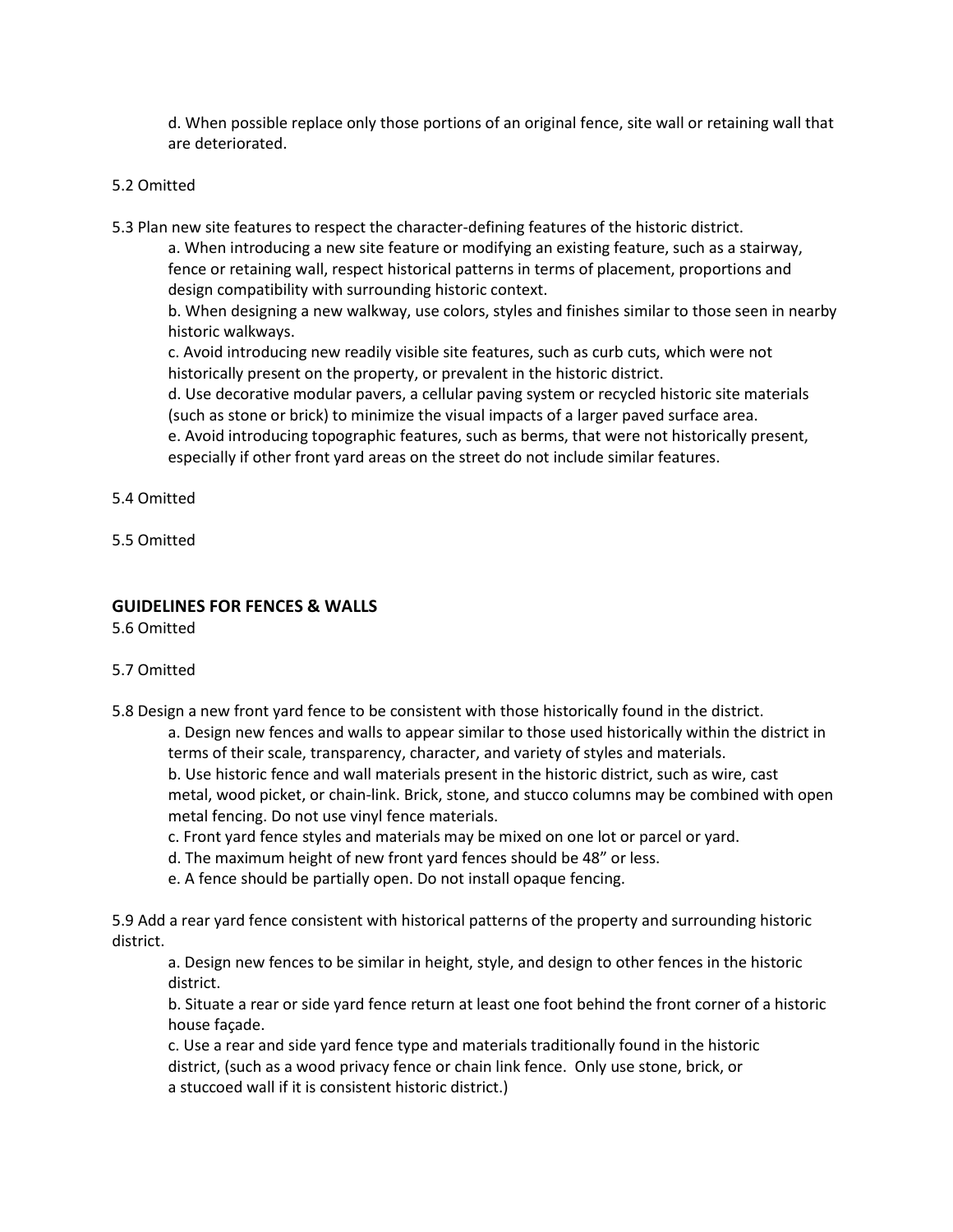### **GUIDELINES FOR NEW RETAINING WALLS**

5.10 Omitted

### 5.11 Omitted

5.12 Locate and design a new retaining wall to minimize impacts on the historic district or historic property.

a. Use a low kick wall, up to one foot in height, to help stabilize the yard.

b. Design a new retaining wall to minimize visual impacts on the character-defining features of the historic property, block and district.

c. Use materials that are common to the historic district or that relate to the historic property, such as stone, poured concrete, concrete block, brick, and railroad ties.

d. Low retaining walls are commonly combined with front yard fencing. When both are used, fencing should be placed on top of the retaining wall. The total height should not exceed 48".

## **GUIDELINES FOR STREETSCAPE & PARKING**

5.13 Use pedestrian-scaled design elements to enhance the historic streetscape.

a. Locate street furniture near heavily used pedestrian areas, such as major pedestrian routes, building entrances and outdoor gathering places.

b. Design street furniture to complement the character-defining features of the historic district (See page 88 for more information on site furnishings in courtyards, plazas and patios).

c. When a new fence and/or retaining wall is needed for security purposes, design a new openstyle fence and/or retaining wall to be as low in height as possible and with a simple design to minimize visual impacts. Refer to 5.8, 5.9 and 5.12 for additional guidance.

d. Do not impede a primary pedestrian way with street furniture.

e. Plant street trees to enhance historic buildings and offset heat island effects of commercial areas. (Contact the City Forester for specifications on planting trees in hardscape).

5.14 Design a patio or dining area in/adjacent-to the public right-of-way to maintain views of a historic building from the street and sidewalk.

a. Use high quality materials for patio railings and furniture.

b. Use simple, low, patio railings.

c. Avoid highly decorative patio railings.

d. Do not locate walls or other solid enclosures between the sidewalk and a patio or dining area.

e. Do not affix umbrella holders or planters to patio railings because they reduce visibility between the sidewalk and building.

f. Do not obstruct a sidewalk with an at-grade patio or dining area. See Guideline 4.28 on page 88 for more information.

5.15 Locate and access surface parking areas to minimize impacts on the historic streetscape, rhythm of the built environment and disruption to pedestrians.

a. Minimize the visual impacts of a surface parking area (note that this is especially important in, and adjacent to, historic residential areas).

b. Locate surface parking areas to the side or rear of buildings.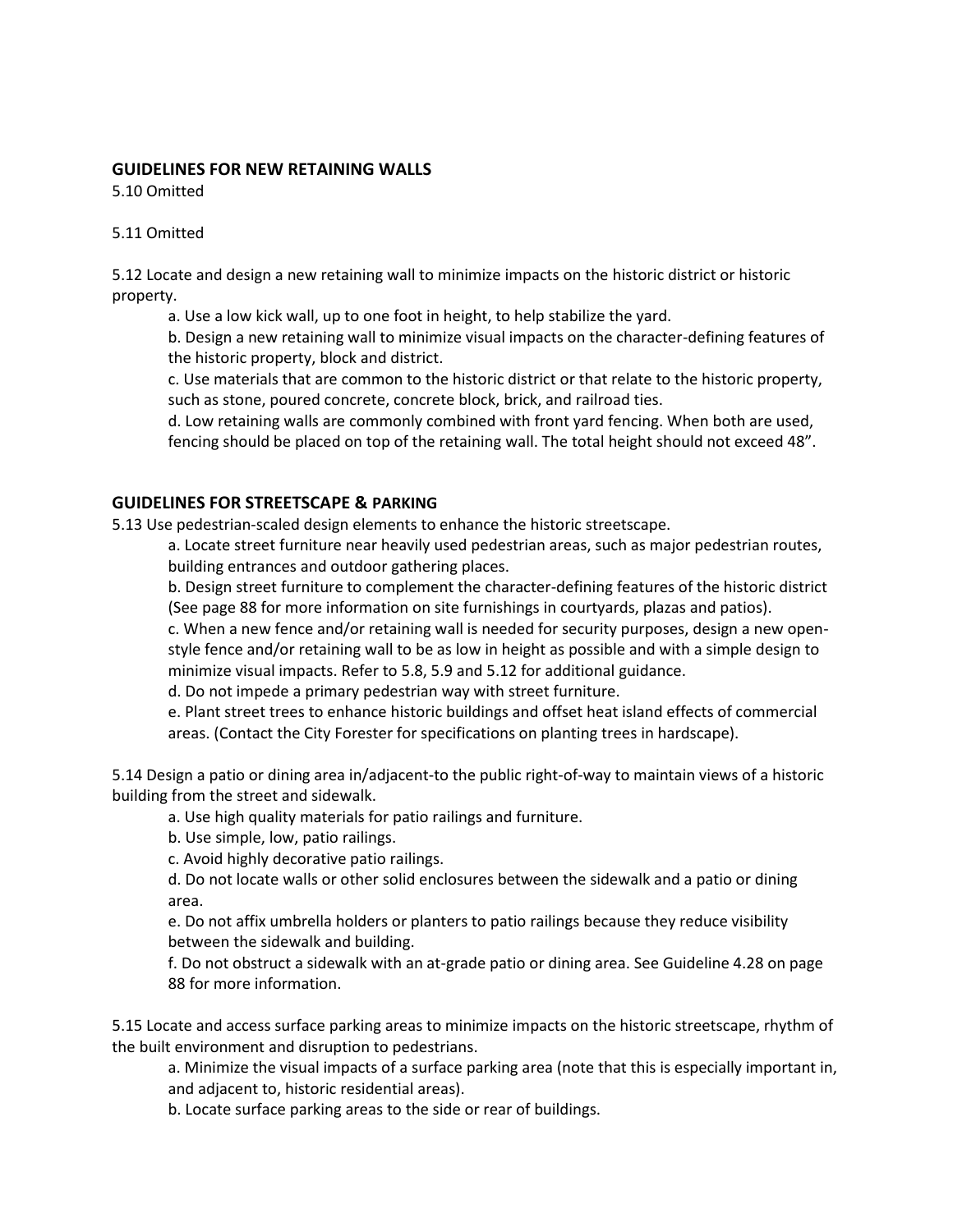c. Provide access to surface parking areas from an alley, when feasible.

#### **GUIDELINES FOR ALLEYS & SERVICE AREAS**

5.16 Site and access service areas and ground-mounted mechanical equipment to minimize impacts on the historic streetscape and disruption of the pedestrian environment.

a. Locate service areas and ground-mounted mechanical equipment to the side or rear of buildings.

b. Where possible, place a service area or ground-mounted mechanical equipment within a building alcove, especially if it is not located to the side or rear of a building.

c. Provide access to service areas from an alley, where present.

d. Avoid locating a service area (including trash containers), or mechanical equipment, adjacent to residential property or directly against a public sidewalk.

5.17 Minimize the visual impacts of a new service area.

a. Orient a service entrance, waste/compost disposal area or other service area toward alleys or service lanes, and away from public streets and residences.

b. Locate a service area to minimize potential noise impacts or other residual effects on nearby properties.

c. Screen ground-mounted mechanical equipment.

d. Screen a service area with a wall, fence or planting.

5.18 Omitted

### **GENERAL GUIDELINES FOR SITE & BUILDING LIGHTING**

5.19 Preserve historic light fixtures.

a. Supplement, rather than remove, historic light fixtures.

b. Adapt historic light fixtures with better illumination and glare control while maintaining the original physical appearance of the fixture.

c. Repair and retrofit historic light fixtures whenever possible.

d. Replace missing light fixtures if sufficient documentation exists.

e. Where historic fixtures remain and additional lighting is needed, add new fixtures to be subordinate to the historic fixtures in terms of placement, scale, design and illumination.

5.20 Coordinate lighting with historic streetscapes and buildings.

a. Coordinate light fixtures to be compatible with the design of the historic structure, historic district and surrounding historic context.

b. Coordinate storefront lighting along the street whenever possible.

c. When considering street lights, avoid conflicts with street trees. Street lights should be located below the street canopy and at least five feet from street trees.

5.21 Design lighting to be compatible and subordinate to historic buildings and the surrounding historic context.

a. Use existing or ambient streetlight or storefront lighting rather than adding new lighting whenever possible.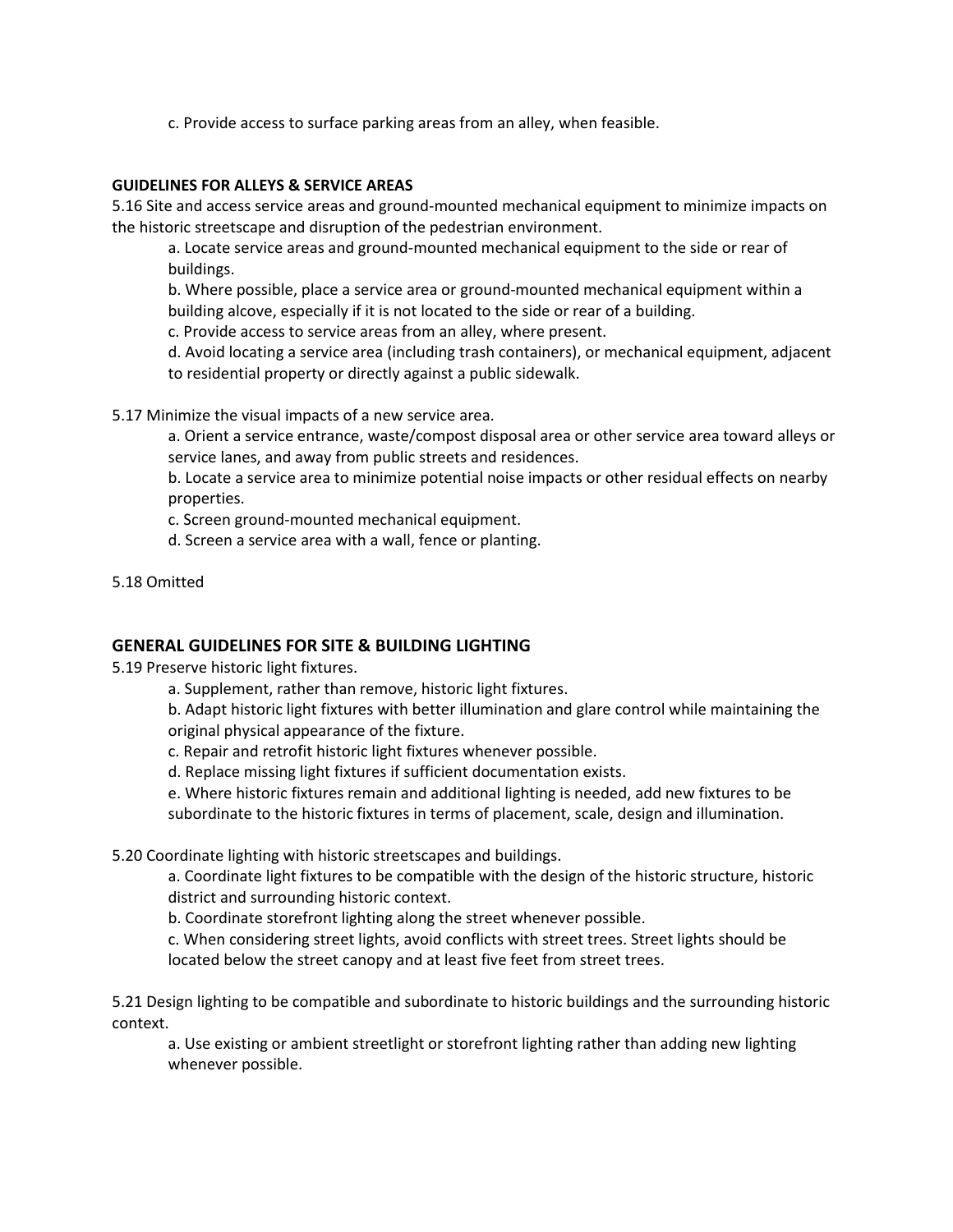b. If new light fixtures are necessary, use a contemporary design, or simplified historic lighting design that is compatible with the placement, design, materials and quality of lighting on adjacent historic buildings.

c. Limit the level of illumination to be sufficient to perform the needed lighting task.

d. Design and orient new light fixtures to provide down-lighting.

5.22 Design site lighting to be compatible and subordinate to historic buildings and the surrounding historic context.

a. Base site lighting designs on historic site or building lighting patterns if they are known. b. Scale new site lighting fixtures to the building and to be subordinate to adjacent historic structures.

c. Use low, shielded, fixtures with down-lighting, or light bollards within landscaping to illuminate pedestrian walkways if needed.

d. Use modest site lighting to illuminate building entrances and entries into parking areas. e. Use fixtures that provide even lighting for a plaza, courtyard or patio area.

f. Do not install site lighting that conveys a false sense of history, such as faux historic street lights.

g. Do not provide greater illumination in parking areas than at building entrances or for pedestrian walkways.

h. Do not use site lighting that is brighter than historic building lighting.

5.23 When necessary, design and install new building light fixtures that are compatible with the historic building and surrounding historic context.

a. Install lighting at the ground level of buildings only.

b. Design and locate new light fixtures to be perceived but not seen, incorporating lighting into recessed entries, porches, canopies and alcoves whenever possible.

c. Scale new light fixtures to the building (i.e., use monumental light fixtures only on monumental buildings)

d. Consider using building light fixtures with a contemporary design that are compatible in materials, quality and design with the historic building.

e. Consider using period reproduction fixtures if they can be matched in style, quality and materials with the historic building, and are subordinate to historic building architecture and features.

f. Do not design lighting for the sole purpose of attracting attention to building architecture or to building uses.

5.24 Use lighting sources and illumination levels that enhance historic building and district character.

a. Use illumination with a warm white light which does not distort the color of building materials or finishes.

b. Do not install flood lights or fluorescent tube lighting on street elevations.

c. Do not use colored bulbs or gels, or lighting with changing colors on historic buildings, with the exception of institutional buildings.

d. Do not install light fixtures that cast light upward into the sky or onto the façade of a historic building, except as noted in design guideline 5.25 below.

5.25 Use building illumination that is appropriate to the significance of the building.

a. Direct floodlights, or other façade illumination, only onto important institutional buildings while avoiding illumination on adjacent façades or the sky.